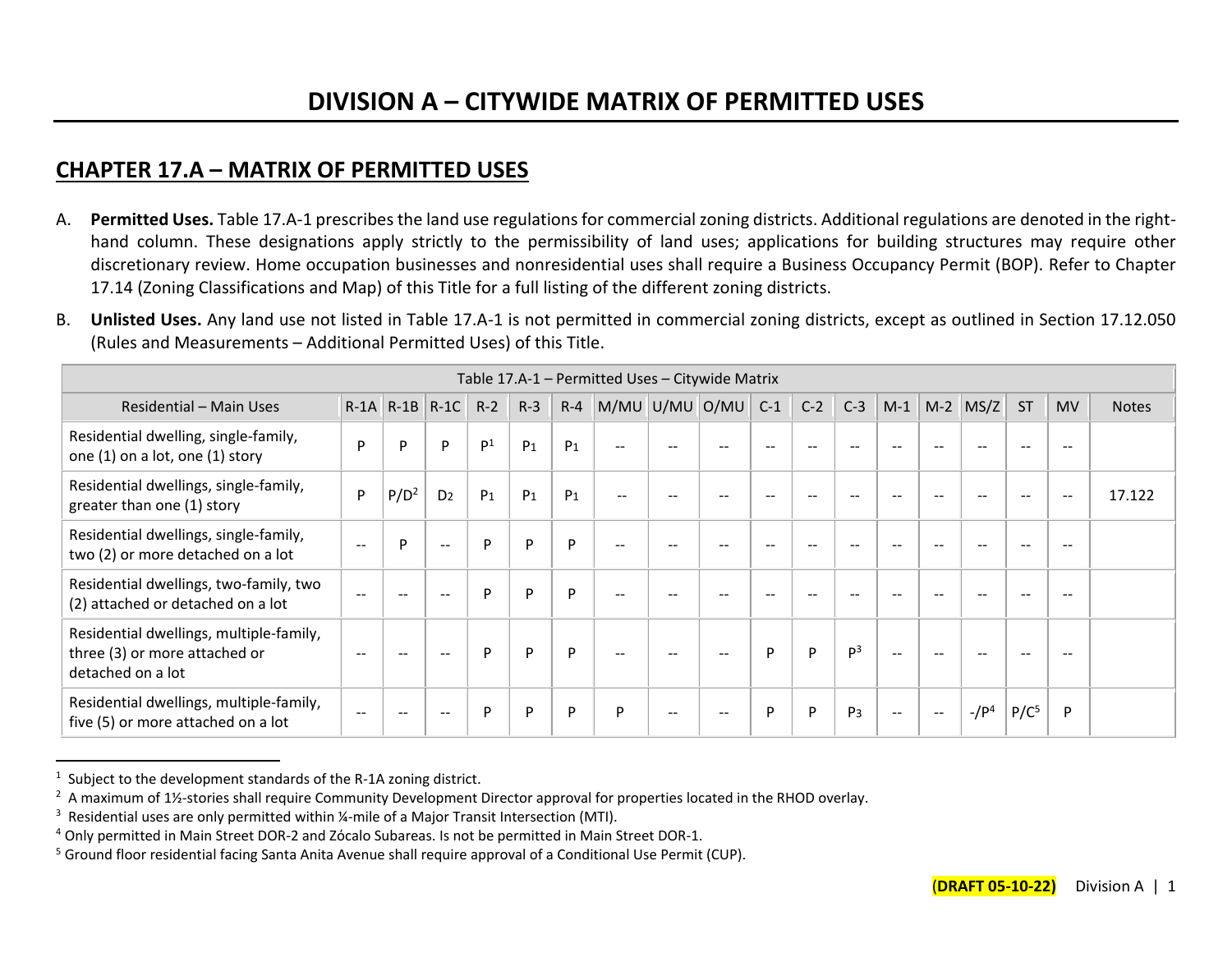|                                                 |                             |                          |                          |                          |                          |                          | Table 17.A-1 - Permitted Uses - Citywide Matrix (continued) |                          |                          |                          |                          |                          |                             |                          |                          |                          |                             |              |
|-------------------------------------------------|-----------------------------|--------------------------|--------------------------|--------------------------|--------------------------|--------------------------|-------------------------------------------------------------|--------------------------|--------------------------|--------------------------|--------------------------|--------------------------|-----------------------------|--------------------------|--------------------------|--------------------------|-----------------------------|--------------|
| Residential - Main Uses (continued)             | $R-1A$                      | $R-1B$                   | $R-1C$                   | $R-2$                    | $R-3$                    | $R - 4$                  | M/MU U/MU O/MU                                              |                          |                          | $C-1$                    | $C-2$                    | $C-3$                    | $M-1$                       | $M-2$                    | MS/Z                     | <b>ST</b>                | <b>MV</b>                   | <b>Notes</b> |
| Live-work unit                                  | $\sim$                      | $\sim$                   | $-$                      | $\sim$                   | $\sim$                   | $\sim$                   | M                                                           | $\overline{a}$           | $\sim$                   | C                        | C                        | C <sub>6</sub>           | $\mathbf{u}$                | $\sim$                   | $\sim$                   | M <sup>6</sup>           | M                           | 17.110.050   |
| Mixed-use development -                         |                             |                          |                          |                          |                          |                          |                                                             |                          |                          |                          |                          |                          |                             |                          |                          |                          |                             |              |
| Horizontal                                      | $\overline{\phantom{m}}$    | $-$                      | $- -$                    | $-$                      | $\overline{\phantom{m}}$ | $\overline{a}$           | P                                                           | $\overline{a}$           | $\overline{a}$           | $-$                      | $-$                      | P <sub>6</sub>           | $\overline{\phantom{m}}$    | $-$                      | $\overline{a}$           | $P/C$ 7                  | P                           | 17.110.060   |
| Vertical <sup>7</sup>                           | $\sim$ $\sim$               | $\mathbf{u}$             | $- -$                    | $\overline{\phantom{a}}$ | $\mathbf{u}$             | $\mathbf{u}$             | P                                                           | $\overline{\phantom{a}}$ | $\overline{\phantom{a}}$ | $\sim$ $\sim$            | $\overline{\phantom{a}}$ | $\overline{\phantom{a}}$ | $\mathbf{u}$                | $\mathbf{u}$             | P                        | P                        | P                           | 17.110.060   |
| Mobile home or trailer park                     | $\rightarrow$               | $\overline{\phantom{a}}$ | $\sim$ $\sim$            | $\mathbf{u}$             | $\overline{a}$           | C                        | $\overline{a}$                                              | $\overline{a}$           | $\overline{a}$           | $\sim$                   | $\overline{a}$           | $\overline{a}$           | $\sim$                      | $\overline{\phantom{a}}$ | $\overline{a}$           | $\overline{a}$           | $\sim$ $\sim$               |              |
| Planned Residential Development (PRD)           | $\mathcal{L}_{\mathcal{F}}$ | R                        | $\mathbf{u}$             | R                        | R                        | R                        | $\mathbf{u}$                                                | $\sim$ $\sim$            | $\mathbf{u}$             | R                        | $\mathsf{R}$             | R <sub>6</sub>           | $\sim$ $\sim$               | $\sim$ $\sim$            | $\sim$                   | $\sim$ $\sim$            | $\mathbf{u}$                | 17.127       |
| Religious institutions housing (reserved)       | $\sim$ $\sim$               | $\mathbf{L}$             | $\sim$                   | $-$                      | $\mathbf{u}$             | $\mathbf{u}$             | $\overline{\phantom{a}}$                                    | $\overline{\phantom{a}}$ | $\overline{\phantom{a}}$ | $\sim$                   | $\overline{\phantom{a}}$ | $\sim$                   | $\mathbf{u}$                | $\sim$                   | $\sim$                   | $\overline{a}$           | $\sim$                      | 17.110.070   |
| Senior housing                                  | $\rightarrow$               | $\mathbf{u}$             | $\overline{\phantom{a}}$ | $\mathbf{u}$             | C                        | $\mathsf C$              | C                                                           | $-$                      | $\overline{a}$           | C                        | $\mathsf{C}$             | C <sub>6</sub>           | $\overline{\phantom{a}}$    | $\overline{\phantom{a}}$ | P                        | $P/C$ 7                  | P                           |              |
| Single room occupancy (SRO)                     | $\rightarrow$               | $\mathbf{u}$             | $\mathbf{u}$             | $\overline{a}$           | $\overline{a}$           | $\overline{\phantom{a}}$ | $\overline{a}$                                              | $\mathbf{u}$             | $\overline{a}$           | $\sim$                   | $\overline{a}$           | C                        | $\sim$                      | $\overline{\phantom{a}}$ | $\overline{\phantom{a}}$ | $\sim$ $\sim$            | $\sim$                      | 17.110.080   |
| Urban dwelling                                  | P                           | P                        | $\sim$ $\sim$            | $\sim$                   | $\sim$ $\sim$            | $\mathbf{u}$             | $\overline{a}$                                              | $\overline{a}$           | $\overline{\phantom{a}}$ | $\sim$ $\sim$            | $\overline{\phantom{a}}$ | $\sim$ $\sim$            | $\mathbf{u}$                | $\sim$ $\sim$            | $\sim$                   | $\sim$ $\sim$            | $\sim$ $\sim$               | 17.110.100   |
| Urban lot split                                 | P                           | P                        | $\mathbf{u}$             | $\overline{a}$           | $\mathbf{u}$             | $\sim$ $\sim$            | $\overline{\phantom{a}}$                                    | $\mathbf{u}$             | $\overline{\phantom{a}}$ | $\sim$ $\sim$            | $\overline{\phantom{a}}$ | $\overline{\phantom{a}}$ | $\sim$                      | $\mathbf{L}$             | $\sim$                   | $\overline{\phantom{a}}$ | $\sim$                      | 17.110.110   |
| Urban housing                                   | $\sim$ $\sim$               | $\sim$ $\sim$            | $\sim$                   | $\sim$                   | $\mathbf{u}$             | $\sim$                   | $\overline{a}$                                              | $-$                      | $\overline{\phantom{a}}$ | $\sim$                   | $\overline{\phantom{a}}$ | $\overline{\phantom{a}}$ | $\mathbf{L}$                | $\sim$                   | $-$ / $P^8$              | $P/C$ 7                  | P                           | 17.110.120   |
| <b>Residential - Ancillary Uses</b>             |                             |                          |                          |                          |                          |                          |                                                             |                          |                          |                          |                          |                          |                             |                          |                          |                          |                             |              |
| Accessory building                              | P                           | P                        | P                        | P                        | P                        | P                        | P                                                           | $\overline{\phantom{a}}$ | $\overline{\phantom{a}}$ | P                        | P                        | P                        | $-$                         | $-$                      | $\sim$                   | $\mathbf{u}$             | P                           | 17.110.020   |
| Accessory Dwelling Unit (ADU) and<br>Junior ADU | P                           | P                        | P                        | P                        | P                        | P                        | P                                                           | $\overline{\phantom{a}}$ | $\overline{\phantom{a}}$ | $\sim$                   | $-$                      | $-$                      | $\sim$                      | $- -$                    | $\overline{\phantom{m}}$ | $\sim$ $\sim$            | $\sim$                      | 17.110.030   |
| Animals, breeding and raising                   | $\rightarrow$               | P                        | P                        | $\overline{a}$           | $\mathbf{u}$             | $\mathbf{u}$             | --                                                          | $\overline{a}$           | $\overline{a}$           | $\overline{a}$           | $\overline{\phantom{a}}$ | $\overline{\phantom{a}}$ | $\overline{\phantom{a}}$    | $\overline{\phantom{a}}$ | $\overline{\phantom{a}}$ | $-$                      | $\overline{a}$              |              |
| Animals, horses                                 | $\sim$ $\sim$               | P                        | P                        | $\overline{\phantom{a}}$ | $\mathbf{u}$             | $\mathbf{u}$             | $\mathbf{u}$                                                | $\sim$ $\sim$            | $\overline{\phantom{a}}$ | $\sim$                   | $\overline{\phantom{a}}$ | $\overline{\phantom{a}}$ | $\sim$ $\sim$               | $\mathbf{u}$             | $\sim$ $\sim$            | $\mathbf{u}$             | $\overline{\phantom{a}}$    |              |
| Animals, husbandry product                      | $\sim$ $\sim$               | C                        | С                        | $\mathsf{C}$             | C                        | C                        | $\mathrel{{-}\mathrel{{-}}\mathrel{{-}}}$                   | $\overline{\phantom{a}}$ | $\overline{a}$           | $\sim$                   | $-$                      | $-$                      | $\mathcal{L}_{\mathcal{F}}$ | $\overline{\phantom{a}}$ | $\overline{\phantom{m}}$ | $-$                      | $\mathcal{L}_{\mathcal{F}}$ |              |
| Community garden                                | M                           | M                        | M                        | M                        | M                        | M                        | $\overline{\phantom{a}}$                                    | $-$                      | $\overline{\phantom{a}}$ | $\overline{\phantom{a}}$ | $- -$                    | $\mathbf{u}$             | $\overline{\phantom{m}}$    | $\sim$ $\sim$            | $\sim$                   | $\overline{\phantom{a}}$ | $\overline{\phantom{a}}$    |              |
| Garage sale                                     | P                           | P                        | P                        | P                        | P                        | P                        | --                                                          | --                       | --                       | $\overline{\phantom{a}}$ | $\overline{a}$           | $\overline{a}$           | $\sim$                      |                          |                          | --                       | $\overline{a}$              |              |

<sup>&</sup>lt;sup>6</sup> Ground floor residential facing Santa Anita Avenue shall require approval of a CUP.<br><sup>7</sup> For vertical mixed-use projects with residential, a minimum 50% of the total floor area shall be residential.

 $8$  Only permitted in Main Street DOR-2 and Zócalo Subareas. Is not be permitted in Main Street DOR-1.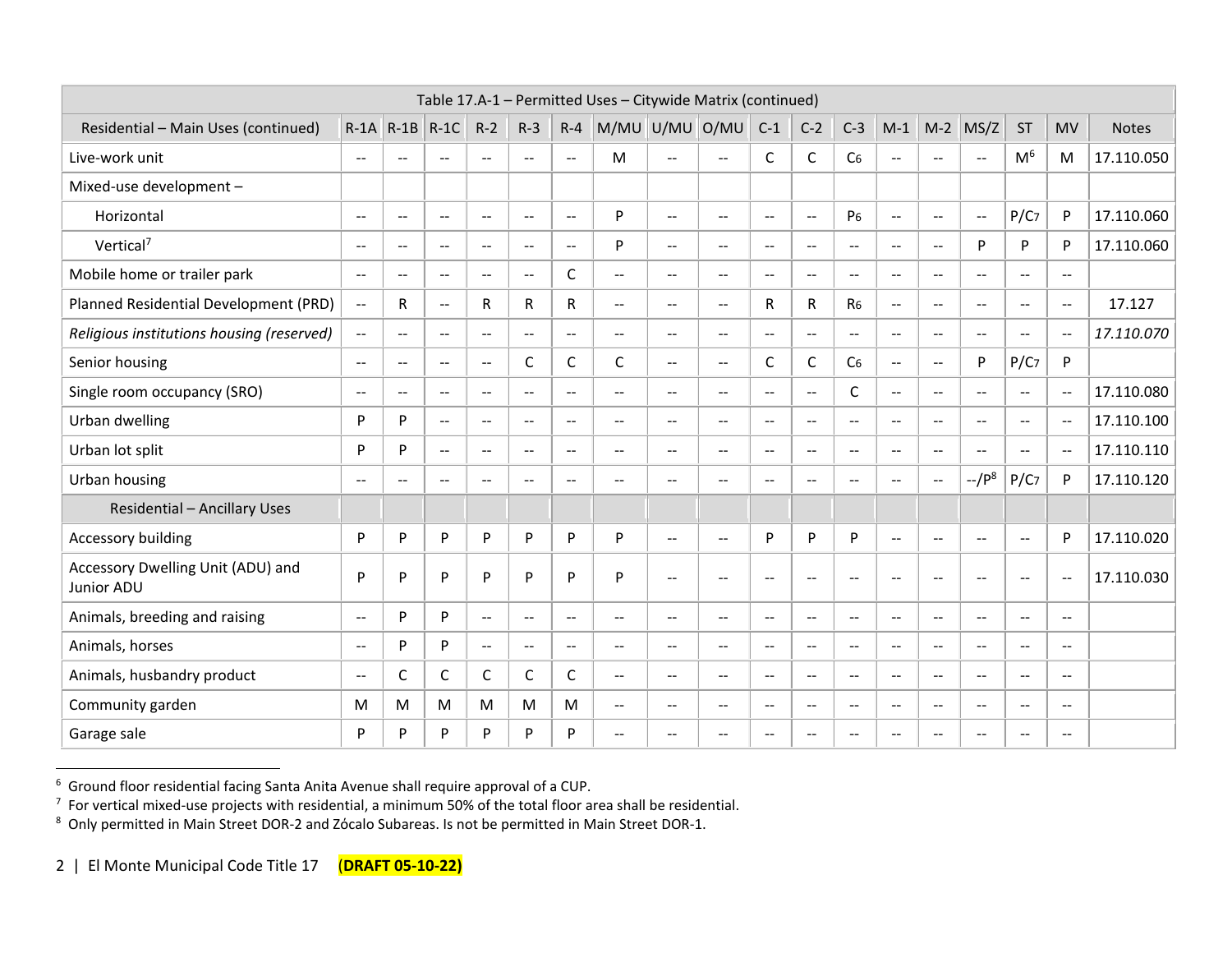|                                                     |                                               |                          |                          |                |                          |                | Table 17.A-1 - Permitted Uses - Citywide Matrix (continued) |                          |                |                |                           |                          |                                               |                |                          |                          |                          |              |
|-----------------------------------------------------|-----------------------------------------------|--------------------------|--------------------------|----------------|--------------------------|----------------|-------------------------------------------------------------|--------------------------|----------------|----------------|---------------------------|--------------------------|-----------------------------------------------|----------------|--------------------------|--------------------------|--------------------------|--------------|
| Residential - Ancillary Uses (cont.)                |                                               |                          | $R-1A$ $R-1B$ $R-1C$     | $R-2$          | $R-3$                    | $R - 4$        | M/MU U/MU O/MU                                              |                          |                | $C-1$          | $C-2$                     | $C-3$                    | $M-1$                                         | $M-2$          | MS/Z                     | <b>ST</b>                | <b>MV</b>                | <b>Notes</b> |
| Greenhouse or conservatory, private                 | P                                             | P                        | P                        | P              | P                        | P              | $\sim$ $\sim$                                               | $\overline{a}$           | $\overline{a}$ | $\sim$         | $\mathbf{u}$              | $\overline{a}$           | $\overline{\phantom{a}}$                      | $\sim$ $\sim$  | $\sim$                   | $\sim$ $\sim$            | $\mathbf{u}$             |              |
| Home occupation business                            | P                                             | P                        | P                        | P              | P                        | P              | P                                                           | $-$                      | $\mathbf{u}$   | P              | P                         | P                        | $\mathord{\hspace{1pt}\text{--}\hspace{1pt}}$ | $\sim$ $\sim$  | P                        | P                        | P                        | 17.110.040   |
| Lighted outdoor sporting field or<br>court, private | M                                             | М                        | $\sim$                   | M              | M                        | M              | M                                                           | $\overline{a}$           | $\overline{a}$ | M              | M                         | M                        | $\overline{a}$                                | $\sim$ $\sim$  | $\overline{a}$           | $\overline{a}$           | $\overline{a}$           |              |
| Trailer, temporary                                  | P                                             | P                        | P                        | P              | P                        | P              | $\mathbf{u}$                                                | $\mathbf{u}$             | $\overline{a}$ | $\sim$         | $\mathbf{u}$              | $\overline{a}$           | $\mathbb{L}^{\mathbb{L}}$                     | $\sim$ $\sim$  | $\overline{a}$           | $\sim$                   | $\mathbf{u}$             |              |
| <b>Transitional parking</b>                         | $\mathsf C$                                   | C                        | $\rightarrow$            | M              | M                        | M              | $\sim$ $\sim$                                               | $\overline{\phantom{a}}$ | $\overline{a}$ | $\sim$         | $\sim$                    | $\overline{\phantom{a}}$ | $\overline{a}$                                | $\sim$         | $\overline{\phantom{a}}$ | $\rightarrow$            | $\overline{\phantom{a}}$ |              |
| Transitional use                                    | $\mathsf{C}$                                  | $\mathsf{C}$             | $\overline{\phantom{a}}$ | M              | M                        | M              | $\overline{a}$                                              | --                       | $\overline{a}$ | $\overline{a}$ | $\overline{\phantom{a}}$  | $\overline{a}$           | $\overline{a}$                                | $\sim$ $\sim$  | $\overline{\phantom{a}}$ | $-$                      | $\overline{a}$           | 17.110.090   |
| <b>Community Care Uses</b>                          |                                               |                          |                          |                |                          |                |                                                             |                          |                |                |                           |                          |                                               |                |                          |                          |                          |              |
| Adult daycare home -                                |                                               |                          |                          |                |                          |                |                                                             |                          |                |                |                           |                          |                                               |                |                          |                          |                          |              |
| Small, less than seven (7) adults                   | P                                             | P                        | P                        | P              | P                        | P              | $\overline{a}$                                              | $-$                      | $\mathbf{u}$   | $\sim$         | $\mathbf{u}$              | $\mathbf{u}$             | $\overline{a}$                                | $\sim$ $\sim$  | $\sim$                   | $\sim$ $\sim$            | $\mathbf{u}$             |              |
| Large, seven (7) to 12 adults                       | $\mathsf C$                                   | $\mathsf{C}$             | $\overline{\phantom{a}}$ | $\mathsf{C}$   | $\mathsf{C}$             | $\mathsf{C}$   | $\mathbf{u}$                                                | $\overline{a}$           | $\mathbf{u}$   | $\sim$ $\sim$  | $\sim$ $\sim$             | $\mathbf{u}$             | $\mathbb{L}^{\mathbb{L}}$                     | $\mathbf{L}$   | $\sim$ $\sim$            | $\sim$                   | $\sim$                   |              |
| Adult daycare facility, general                     | $\overline{a}$                                | $\sim$ $\sim$            | $\sim$ $\sim$            | $\sim$         | $\overline{a}$           | $\sim$ $\sim$  | C                                                           | $\mathbf{u}$             | $\mathbf{u}$   | C              | $\mathsf{C}$              | $C^*$                    | $\mathbb{L}^{\mathbb{L}}$                     | $\sim$         | $\overline{a}$           | $\sim$ –                 | C                        |              |
| Alcoholism or drug abuse treatment<br>facility      | $\mathbf{u}$                                  | $\overline{a}$           | $\sim$                   | $\overline{a}$ | $\overline{a}$           | $\sim$ $\sim$  | $\sim$ $\sim$                                               | $\overline{\phantom{m}}$ | $\overline{a}$ | $\overline{a}$ | $\sim$ $\sim$             | $\mathsf{C}$             | $\mathsf C$                                   | C              | $\overline{\phantom{a}}$ | $\overline{\phantom{a}}$ | $\overline{a}$           |              |
| Childcare facility                                  | $\overline{a}$                                | $\overline{a}$           | $\sim$ $\sim$            | $\sim$ $\sim$  | $\overline{a}$           | $\overline{a}$ | $\mathsf{C}$                                                | $\overline{a}$           | $\overline{a}$ | C              | C                         | $C^*$                    | $\overline{\phantom{a}}$                      | $\sim$ $\sim$  | $\overline{\phantom{a}}$ | $\mathsf{C}$             | $\mathsf{C}$             |              |
| Elder care or assisted living facility              | $\mathord{\hspace{1pt}\text{--}\hspace{1pt}}$ | $\overline{\phantom{a}}$ |                          | $\overline{a}$ | $\overline{\phantom{a}}$ | $\sim$         | $\mathsf{C}$                                                | $-$                      | $\mathbf{u}$   | $\overline{a}$ | C                         | $C^*$                    | $\mathord{\hspace{1pt}\text{--}\hspace{1pt}}$ | $\sim$ $\sim$  | $\sim$                   | $\overline{a}$           | $\mathsf C$              |              |
| Emergency shelter -                                 |                                               |                          |                          |                |                          |                |                                                             |                          |                |                |                           |                          |                                               |                |                          |                          |                          |              |
| Less than 25 beds/occupants                         | $\overline{\phantom{a}}$                      | $\mathbf{L}$             | $\sim$ $\sim$            | $\sim$         | $\overline{a}$           | $\mathbf{u}$   | $\sim$ $\sim$                                               | $\mathbf{u}$             | $\mathbf{u}$   | $\sim$         | $\mathbb{L}^{\mathbb{L}}$ | P                        | P                                             | P              | $\overline{a}$           | $\sim$                   | $\mathbf{u}$             | 17.112.090   |
| 25 or more beds/occupants                           | $\sim$ $-$                                    | $\rightarrow$            | $\sim$ $\sim$            | $\rightarrow$  | $-$                      | $\sim$ $\sim$  | $\sim$                                                      | --                       | $\overline{a}$ | $\sim$ $\sim$  | $-$                       | $\mathsf{C}$             | $\mathsf C$                                   | $\mathsf{C}$   | $\overline{\phantom{a}}$ | $\sim$                   | $\sim$                   | 17.112.090   |
| Family daycare home -                               |                                               |                          |                          |                |                          |                |                                                             |                          |                |                |                           |                          |                                               |                |                          |                          |                          |              |
| Small, less than nine (9) children                  | P                                             | P                        | P                        | P              | P                        | P              | $\mathbf{u}$                                                | $\sim$ $\sim$            | $\sim$         | $\sim$         | $\mathbf{u}$              | $\mathbf{u}$             | $\mathbb{L}^{\mathbb{L}}$                     | $\sim$         | $\sim$                   | $\sim$                   | $\sim$                   |              |
| Large, nine (9) to 14 children                      | Α                                             | A                        | A                        | A              | A                        | A              | $\overline{a}$                                              | --                       | $\overline{a}$ | $\overline{a}$ | $\overline{\phantom{a}}$  | $-$                      | $\sim$                                        | $\overline{a}$ | $\overline{a}$           | $-$                      | $-$                      |              |
| Group home -                                        |                                               |                          |                          |                |                          |                |                                                             |                          |                |                |                           |                          |                                               |                |                          |                          |                          |              |
| Small, less than (7) residents                      | P                                             | P                        | P                        | P              | P                        | P              | $\overline{a}$                                              | --                       | $\sim$ $\sim$  | $\sim$         | $-$                       | $\sim$ $\sim$            | $\sim$                                        | $-$            | $\sim$                   | $\sim$                   | $\sim$ $\sim$            |              |
| Large, seven (7) or more residents                  | A                                             | A                        | A                        | Α              | A                        | Α              | $-$                                                         |                          | $\sim$ $\sim$  | $\overline{a}$ | $-$                       |                          | $\overline{a}$                                | $\sim$         | $\sim$                   | ÷-                       | $\sim$ $\sim$            |              |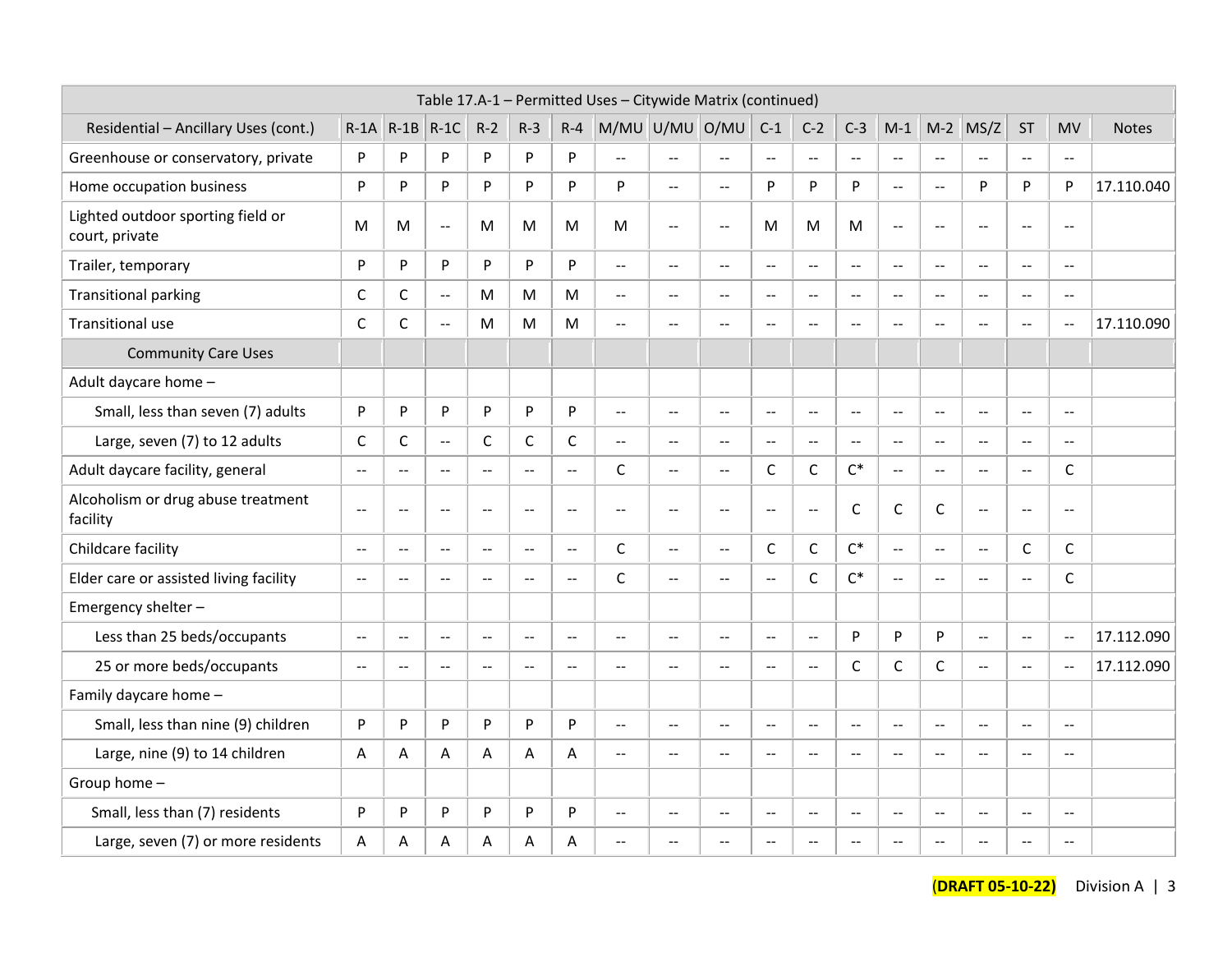|                                              |                                               |                          |                          |                          |                |                          | Table 17.A-1 - Permitted Uses - Citywide Matrix (continued) |                          |                          |                          |                |                          |                |                |                                                     |                          |                          |              |
|----------------------------------------------|-----------------------------------------------|--------------------------|--------------------------|--------------------------|----------------|--------------------------|-------------------------------------------------------------|--------------------------|--------------------------|--------------------------|----------------|--------------------------|----------------|----------------|-----------------------------------------------------|--------------------------|--------------------------|--------------|
| Community Care Uses (cont.)                  |                                               | $R-1A$ $R-1B$ $R-1C$     |                          | $R-2$                    | $R-3$          |                          | $R - 4$ M/MU U/MU O/MU                                      |                          |                          | $C-1$                    | $C-2$          | $C-3$                    | $M-1$          | $M-2$          | MS/Z                                                | <b>ST</b>                | <b>MV</b>                | <b>Notes</b> |
| Low barrier navigation center -              |                                               |                          |                          |                          |                |                          |                                                             |                          |                          |                          |                |                          |                |                |                                                     |                          |                          |              |
| Less than 25 beds/occupants                  | $\mathord{\hspace{1pt}\text{--}\hspace{1pt}}$ | $-$                      | --                       | $\overline{\phantom{a}}$ | $\rightarrow$  | н.                       | P                                                           | $\overline{a}$           | $\overline{a}$           | P                        | P              | P <sup>9</sup>           | $\mathbf{L}$   | $\overline{a}$ | $\sim$                                              | $\overline{\phantom{a}}$ | $\sim$ –                 | 17.112.110   |
| 25 or more beds/occupants                    | $\mathbf{u}$                                  | $\overline{\phantom{a}}$ | $\overline{\phantom{a}}$ | $\overline{a}$           | $\sim$         | $\overline{\phantom{a}}$ | A                                                           | $- -$                    | $\mathbf{u}$             | A                        | A              | A <sub>10</sub>          | $\sim$ $\sim$  | $- -$          | $--$                                                | $\sim$ $\sim$            | $\sim$ $\sim$            | 17.112.110   |
| Residential care home -                      |                                               |                          |                          |                          |                |                          |                                                             |                          |                          |                          |                |                          |                |                |                                                     |                          |                          |              |
| Small, less than seven (7) residents         | P                                             | P                        | P                        | P                        | P              | P                        | $\overline{a}$                                              | $\overline{\phantom{a}}$ | $\sim$                   | $-$                      | $\overline{a}$ | $\sim$                   | $\sim$ $\sim$  | $-$            | $- -$                                               | $\sim$ $-$               | $\overline{\phantom{a}}$ |              |
| Large, seven (7) to 12 residents             | A                                             | A                        | Α                        | A                        | Α              | A                        | $\overline{a}$                                              | --                       | $\overline{\phantom{m}}$ | $-$                      | $-$            | $\overline{\phantom{m}}$ | $-$            | ÷÷             | $\sim$ $\sim$                                       | $-$                      | $-$                      |              |
| Residential care facility, general           | $\sim$ $\sim$                                 | $- -$                    | $-$                      | $\overline{\phantom{m}}$ | $-$            | $- -$                    | C                                                           | --                       | $\overline{\phantom{m}}$ | $-$                      | C              | C                        | $-$            | $--$           | $\sim$ $\sim$                                       | $\overline{\phantom{m}}$ | C                        |              |
| Social rehabilitation facility               | $\sim$                                        | $- -$                    | $- -$                    | $\mathbf{u}$             | $\sim$ $\sim$  | $- -$                    | $-$                                                         | $- -$                    | $\mathbf{u}$             | $\mathbf{u}$             | $\overline{a}$ | C                        | $\mathsf{C}$   | C              | $-$                                                 | $\overline{\phantom{a}}$ | $\overline{a}$           |              |
| Supportive or transitional housing           | $\sim$ $\sim$                                 | $- -$                    | $- -$                    | Þ                        | P              | P                        | P                                                           | $-$                      | $\mathbf{u}$             | P                        | P              | $p^{10}$                 | $\overline{a}$ | $- -$          | $\sim$                                              | $\overline{a}$           | $\sim$ $\sim$            |              |
| Public & Quasi-Public Uses                   |                                               |                          |                          |                          |                |                          |                                                             | $--$                     | $-$                      |                          |                |                          |                |                |                                                     |                          |                          |              |
| Electrical distribution substation           | $\sim$                                        | $- -$                    | $-$                      | $\mathbf{u}$             | $\sim$ $\sim$  | $- -$                    | C                                                           | $\overline{\phantom{a}}$ | $\sim$ $\sim$            | C                        | $\mathsf C$    | C                        | M              | M              | $\mathbf{u}$                                        | $\sim$                   | C                        |              |
| Government or government related<br>facility | P                                             | P                        | $- -$                    | P                        | P              | P                        | P                                                           | --                       | $\overline{a}$           | P                        | P              | p*                       | P              | P              | <b>P</b>                                            | P                        | P                        |              |
| Hospital or clinic-                          |                                               |                          |                          |                          |                |                          |                                                             |                          |                          |                          |                |                          |                |                |                                                     |                          |                          |              |
| Hospital                                     | $\overline{\phantom{a}}$                      | $-$                      | $- -$                    | $\overline{\phantom{m}}$ | $\rightarrow$  | $-$                      | $- -$                                                       | $-$                      | $\overline{\phantom{a}}$ | $\overline{\phantom{a}}$ | $\overline{a}$ | C                        | $\mathbf{u}$   | $-$            | $\mathbf{u}$                                        | $\overline{\phantom{a}}$ | $\rightarrow$            |              |
| Urgent care medical center                   | $\sim$ $\sim$                                 | $\overline{\phantom{a}}$ | $- -$                    | $-$                      | $\rightarrow$  | $\overline{\phantom{a}}$ | $P*$                                                        | $\overline{a}$           | $\overline{\phantom{a}}$ | P                        | P              | p*                       | P              | P              | $\mathbf{u}$                                        | p*                       | p*                       |              |
| Recreation facility -                        |                                               |                          |                          |                          |                |                          |                                                             |                          |                          |                          |                |                          |                |                |                                                     |                          |                          |              |
| Public                                       | P                                             | P                        | P                        | P                        | P              | P                        | P                                                           | $\overline{\phantom{a}}$ | $\mathbf{u}$             | P                        | P              | P                        | $\mathbf{u}$   | $\overline{a}$ | P٨                                                  | P                        | P                        |              |
| Private                                      | C                                             | C                        | $- -$                    | C                        | C              | C                        | $\overline{a}$                                              | $\overline{\phantom{a}}$ | $\sim$ $\sim$            | $\mathbf{u}$             | $\mathsf{C}$   | C                        | $\overline{a}$ | $- -$          | $\sim$ $\sim$                                       | $\overline{\phantom{a}}$ | $\mathbf{L}$             |              |
| College or university, public                | $\sim$ $\sim$                                 | ÷÷.                      | --                       | $\overline{\phantom{a}}$ | $-$            | $-$                      | P                                                           | --                       | $\overline{\phantom{a}}$ | $\overline{a}$           | $\mathsf C$    | C                        | $\overline{a}$ | ÷÷             | $\mathcal{L}(\mathcal{L})$                          | P                        | P                        |              |
| College or university, private               | $\overline{\phantom{a}}$                      | --                       | --                       | $\overline{a}$           | $\overline{a}$ | $\overline{\phantom{a}}$ | C                                                           | --                       | --                       | --                       | C              | C                        | $- -$          | --             | $\hspace{0.05cm} -\hspace{0.05cm} -\hspace{0.05cm}$ | C                        | C                        |              |

<sup>&</sup>lt;sup>9</sup> Low barrier navigation center is only permitted within ¼-mile of an MTI.

 $^{10}$  Supportive or transitional housing is only permitted within ¼-mile of an MTI.

<sup>4 |</sup> El Monte Municipal Code Title 17 (**DRAFT 05-10-22)**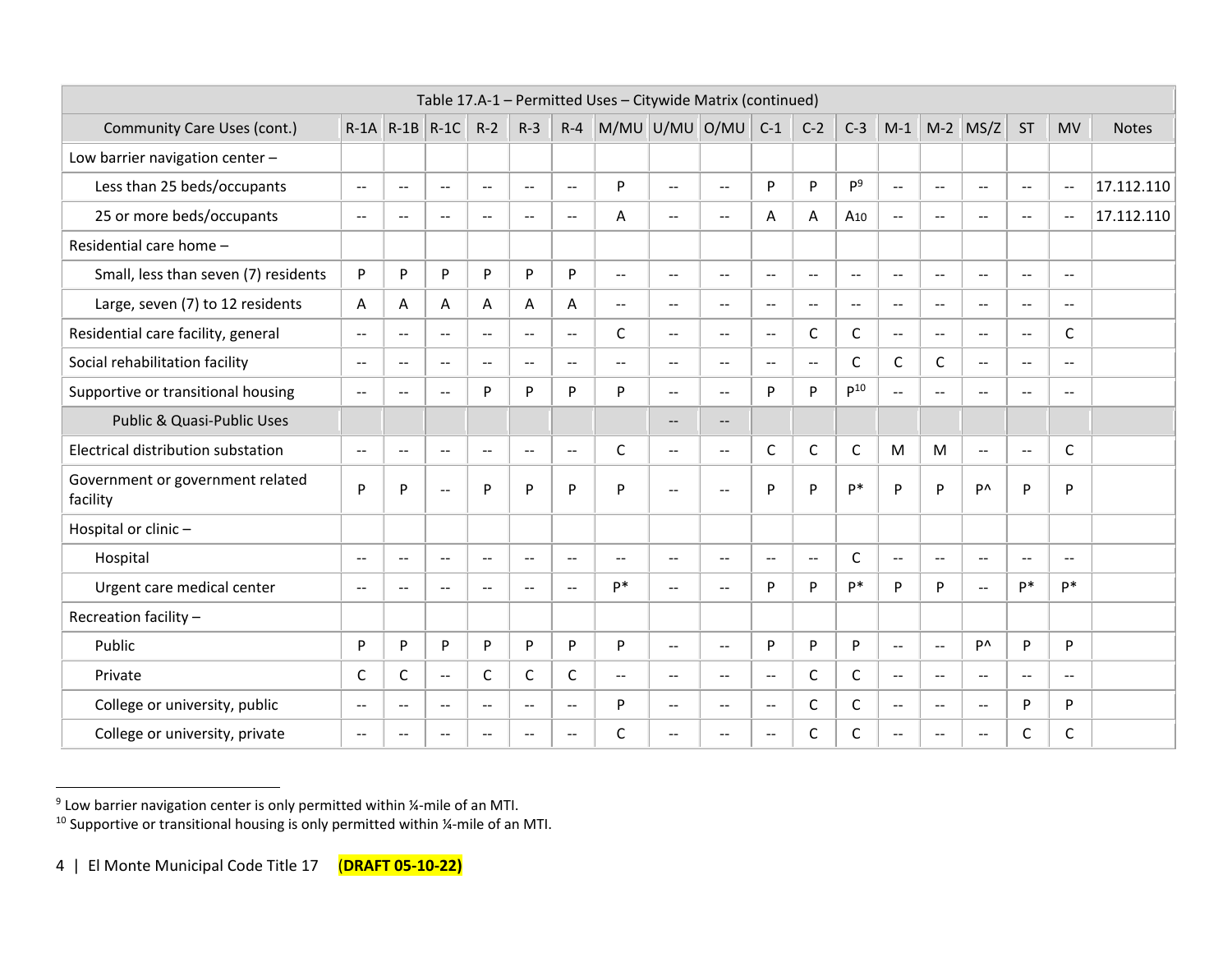|                                        |                                               |                      |                          |                |                                               |               | Table 17.A-1 - Permitted Uses - Citywide Matrix (continued) |                           |                                               |                |                |                                               |                           |               |                                               |                |                          |                           |
|----------------------------------------|-----------------------------------------------|----------------------|--------------------------|----------------|-----------------------------------------------|---------------|-------------------------------------------------------------|---------------------------|-----------------------------------------------|----------------|----------------|-----------------------------------------------|---------------------------|---------------|-----------------------------------------------|----------------|--------------------------|---------------------------|
| Public & Quasi-Public Uses (continued) |                                               | $R-1A$ $R-1B$ $R-1C$ |                          | $R-2$          | $R-3$                                         | $R - 4$       | M/MU U/MU O/MU                                              |                           |                                               | $C-1$          | $C-2$          | $C-3$                                         | $M-1$                     | $M-2$         | MS/Z                                          | <b>ST</b>      | <b>MV</b>                | <b>Notes</b>              |
| School & educational facility -        |                                               |                      |                          |                |                                               |               |                                                             |                           |                                               |                |                |                                               |                           |               |                                               |                |                          |                           |
| K-12, public                           | P                                             | $\mathsf{P}$         | $\sim$ $\sim$            | P              | P                                             | P             | P                                                           | $\mathbb{L}$              | $\mathbf{u}$                                  | P              | P              | P                                             | $\mathbb{L}^{\mathbb{L}}$ | $\sim$ $\sim$ | $\sim$                                        | $\overline{a}$ | P                        |                           |
| K-12, private                          | $\sim$ $\sim$                                 | $\sim$ $\sim$        | $\sim$ $\sim$            | $\overline{a}$ | $\mathsf C$                                   | $\mathsf C$   | $\mathsf{C}$                                                | $\overline{a}$            | $\overline{a}$                                | $\mathsf{C}$   | C              | $\mathsf{C}$                                  | $\sim$                    | $\sim$ $\sim$ | $\overline{a}$                                | $\overline{a}$ | C                        |                           |
| Preschool, public                      | P                                             | P                    | $\sim$                   | P              | P                                             | P             | P                                                           | $\overline{a}$            | $\overline{a}$                                | P              | P              | P                                             | $\sim$                    | $\sim$        | $\overline{a}$                                | $\mathsf{P}$   | P                        |                           |
| Preschool, private                     | $\sim$ $\sim$                                 | $\sim$ $\sim$        | $\sim$ $\sim$            | $\mathbf{u}$   | $\mathsf{C}$                                  | $\mathsf{C}$  | $\mathsf C$                                                 | $\mathbf{L}$              | $\mathbf{u}$                                  | C              | C              | $\mathsf{C}$                                  | $\mathbf{u}$              | $\mathbf{u}$  | $\overline{a}$                                | $\mathsf C$    | $\mathsf C$              |                           |
| Specialized education and training     | $\mathord{\hspace{1pt}\text{--}\hspace{1pt}}$ | $\overline{a}$       | $-$                      | $\overline{a}$ | $\overline{a}$                                | $\sim$        | M                                                           | $\overline{a}$            | $\overline{a}$                                | $\sim$         | M              | $M^*$                                         | M                         | М             | $\sim$ $\sim$                                 | $\mathsf{C}$   | $\mathsf C$              |                           |
| Tutoring and educational center        | $\mathord{\hspace{1pt}\text{--}\hspace{1pt}}$ | $\overline{a}$       | $\overline{a}$           | $\overline{a}$ | $\overline{a}$                                | $\sim$        | P                                                           | $\mathbb{L}^{\mathbb{L}}$ | $\overline{a}$                                | P              | P              | $P*$                                          | $\sim$ $\sim$             | $\sim$ $\sim$ | p*                                            | p*             | p*                       |                           |
| Utility facility                       | $\mathsf{C}$                                  | $\mathsf C$          | $-$                      | $\mathsf C$    | C                                             | $\mathsf C$   | C                                                           | $-$                       | $\sim$ $\sim$                                 | $\mathsf{C}$   | C              | $\mathsf C$                                   | $\mathsf C$               | C             | $\sim$                                        | $\overline{a}$ | $\mathsf C$              |                           |
| Wireless facility                      |                                               |                      |                          |                |                                               | See notes     |                                                             |                           |                                               |                |                | $\ast$                                        |                           |               | See notes                                     |                |                          | 17.90 & 92                |
| Assembly & Entertainment Uses          |                                               |                      |                          |                |                                               |               |                                                             |                           |                                               |                |                |                                               |                           |               |                                               |                |                          |                           |
| Adult entertainment                    | $\rightarrow$                                 | $\rightarrow$        | $\hspace{0.05cm} \ldots$ | $\rightarrow$  | $\mathord{\hspace{1pt}\text{--}\hspace{1pt}}$ | $\sim$ $\sim$ | $\mathord{\hspace{1pt}\text{--}\hspace{1pt}}$               | $\rightarrow$             | $\mathord{\hspace{1pt}\text{--}\hspace{1pt}}$ | $\rightarrow$  | $\sim$ $-$     | $\mathord{\hspace{1pt}\text{--}\hspace{1pt}}$ | $\mathsf{C}$              | $\mathsf C$   | $\sim$ $\sim$                                 | $\sim$ $\sim$  | $\overline{\phantom{a}}$ | 5.16, 5.98,<br>17.112.020 |
| Ancillary entertainment                | $\overline{a}$                                | $\sim$               | ÷÷                       | $-$            | $\overline{a}$                                | $-$           | D*                                                          | $\overline{a}$            | $\overline{a}$                                | $\overline{a}$ | P              | p*                                            | P                         | P             | D <sup>*</sup>                                | $P^*$          | $P^*$                    |                           |
| Assembly or meeting facility           | $\overline{\phantom{a}}$                      | $\mathbf{L}$         | $\mathbf{u}$             | $\mathbf{u}$   | $\mathbf{u}$                                  | $\mathbf{L}$  | C                                                           | $\overline{\phantom{a}}$  | $\mathbf{u}$                                  | $\sim$         | C              | C                                             | $\mathsf C$               | C             | C                                             | C              | $\mathsf C$              |                           |
| Commercial entertainment               | $\overline{a}$                                | $-$                  | $-$                      | Ξ.             | $\sim$ $\sim$                                 | $\sim$        | C                                                           | --                        | $\overline{\phantom{a}}$                      | $-$            | $-$            | $\mathsf C$                                   | $\mathsf C$               | C             | $C^{\wedge}$                                  | $\mathsf{C}$   | C                        |                           |
| Commercial recreation facility -       |                                               |                      |                          |                |                                               |               |                                                             |                           |                                               |                |                |                                               |                           |               |                                               |                |                          |                           |
| Indoor                                 | $\sim$ $\sim$                                 | $\sim$ $\sim$        | $\sim$ $\sim$            | $\sim$ $\sim$  | $\sim$ $\sim$                                 | $\sim$        | $\mathsf{C}$                                                | $\overline{a}$            | $\overline{\phantom{a}}$                      | $\sim$ $\sim$  | $\overline{a}$ | $\mathsf{C}$                                  | $\mathsf{C}$              | $\mathsf{C}$  | $C^{\wedge}$                                  | $\mathsf{C}$   | $\mathsf{C}$             | 5.76 for<br>billiards     |
| Outdoor                                | $\mathbf{u}$                                  | $\sim$ $\sim$        | $\sim$ $\sim$            | $\sim$         | $\sim$ $\sim$                                 | $\sim$        | $\sim$                                                      | $\overline{\phantom{a}}$  | $\mathbf{u}$                                  | $\sim$ $\sim$  | $\sim$         | $\mathsf{C}$                                  | $\mathsf C$               | C             | $\mathord{\hspace{1pt}\text{--}\hspace{1pt}}$ | $\sim$         | $\overline{a}$           |                           |
| Community center                       | $\overline{a}$                                | $\overline{a}$       | $\overline{a}$           | $\overline{a}$ | $\overline{a}$                                | $\sim$        | P                                                           | $\overline{a}$            | $\overline{a}$                                | P              | P              | P                                             | $\mathbf{u}$              | $\sim$        | <b>P</b>                                      | P              | P                        |                           |
| Cultural institution                   | $ -$                                          | $\sim$ $\sim$        | $\sim$                   | $\mathbf{u}$   | $\mathsf C$                                   | $\mathsf C$   | $\mathsf C$                                                 | $\mathbb{L}^{\mathbb{L}}$ | $\mathbf{u}$                                  | $\mathsf{C}$   | $\mathsf{C}$   | $\mathsf C$                                   | $\sim$                    | $\mathbf{u}$  | P٨                                            | P              | P                        |                           |
| Family entertainment center            | $\sim$ $\sim$                                 | $\sim$ $\sim$        | $-$                      | $-$            | $\sim$ $\sim$                                 | $\sim$        | C                                                           | $\overline{\phantom{a}}$  | $\overline{a}$                                | $\sim$ $\sim$  | $-$            | C                                             | $\mathsf C$               | C             | $\overline{a}$                                | C              | C                        |                           |
| Gaming center or arcade                | $\sim$                                        | $\sim$               | $\overline{\phantom{a}}$ | $\overline{a}$ | $\overline{a}$                                | $\sim$ $\sim$ | $\mathsf C$                                                 | $\overline{a}$            | $\overline{a}$                                | $\sim$         |                | $\mathsf{C}$                                  | $\mathsf C$               | C             | $\sim$ $\sim$                                 | $\mathsf{C}$   | $\mathsf C$              | 5.96                      |
| Nightclub                              | $\sim$ $\sim$                                 | $\sim$               | $\sim$ $\sim$            | $\overline{a}$ | $\mathbf{u}$                                  | $\sim$        | C                                                           | $-$                       | $\sim$ $\sim$                                 | $\sim$         | $-$            | $\mathsf{C}$                                  | $\mathsf C$               | C             | $C^{\wedge}$                                  | $\mathsf{C}$   | $\mathsf C$              | 5.32                      |
| Religious institutions                 | $\sim$                                        | $\sim$               | $-$                      | $-$            | C                                             | $\mathsf{C}$  | C                                                           | $-$                       | $\overline{a}$                                | C              | C              | $\mathsf{C}$                                  | $\overline{a}$            | $\sim$        | $\sim$ $\sim$                                 | $-$            | $\mathsf{C}$             |                           |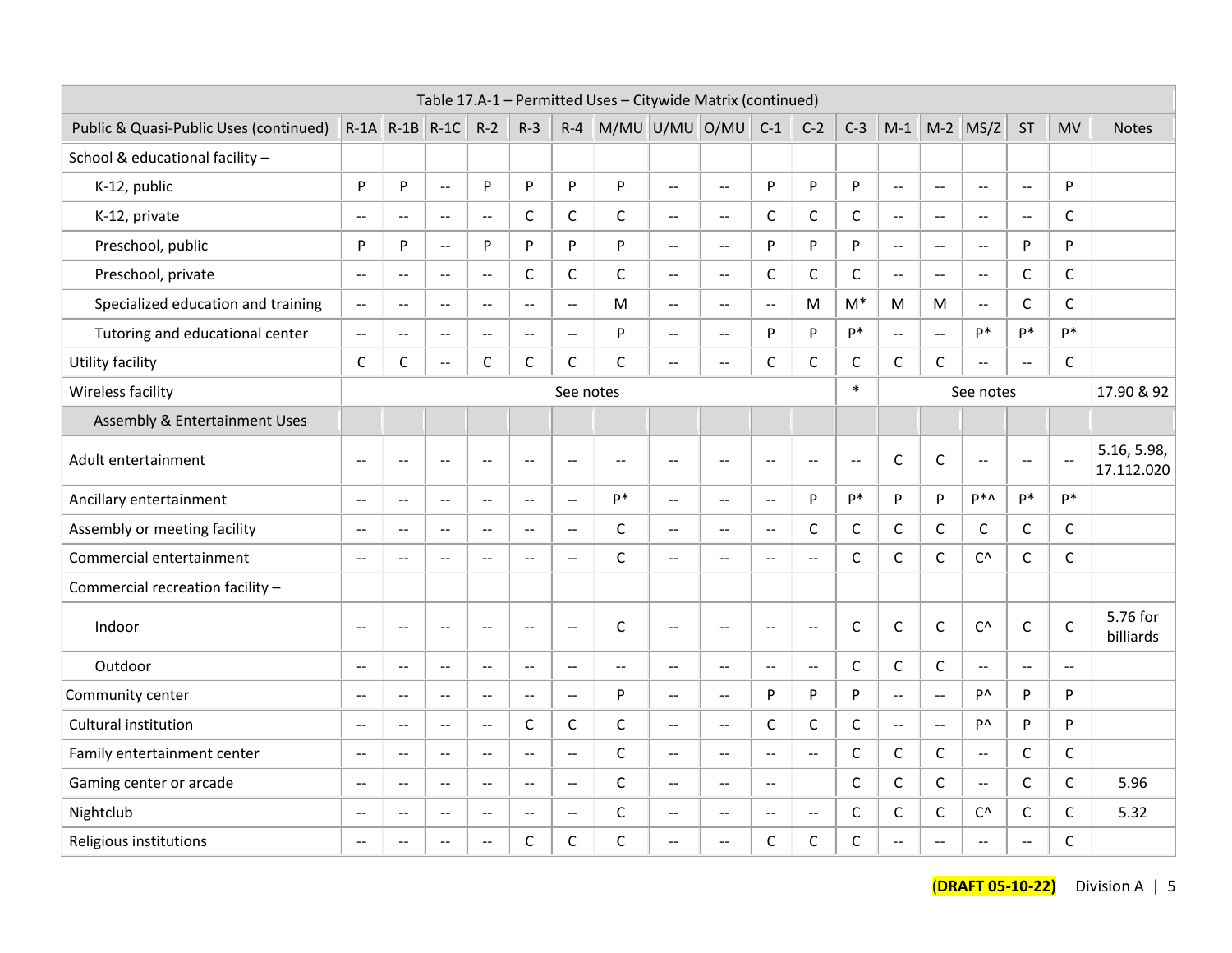|                                                          |                          |                          |                                       |                          |                          |                          | Table 17.A-1 - Permitted Uses - Citywide Matrix (continued) |                          |                          |                          |                          |                |              |       |                |                          |               |              |
|----------------------------------------------------------|--------------------------|--------------------------|---------------------------------------|--------------------------|--------------------------|--------------------------|-------------------------------------------------------------|--------------------------|--------------------------|--------------------------|--------------------------|----------------|--------------|-------|----------------|--------------------------|---------------|--------------|
| <b>Retail &amp; Offices Uses</b>                         |                          | $R-1A$ $R-1B$ $R-1C$     |                                       | $R-2$                    | $R-3$                    | $R - 4$                  |                                                             | M/MU U/MU                | O/MU                     | $C-1$                    | $C-2$                    | $C-3$          | $M-1$        | $M-2$ | MS/Z           | <b>ST</b>                | <b>MV</b>     | <b>Notes</b> |
| Alcohol sales $11 -$                                     |                          |                          |                                       |                          |                          |                          |                                                             |                          |                          |                          |                          |                |              |       |                |                          |               |              |
| Assembly and entertainment use,<br>on-site <sup>12</sup> | $\sim$ $\sim$            | $\sim$ $\sim$            | $\sim$ $-$                            | $\sim$ $\sim$            | $\mathbf{u}$             | $\sim$ $\sim$            | C                                                           | $\overline{a}$           | $\mathbf{u}$             | C                        | $\mathsf C$              | $\mathsf C$    | $\mathsf C$  | C     | $C^{\wedge}$   | C                        | $\mathsf{C}$  | 17.112.030   |
| Bar or tavern, on-site                                   | $\mathbf{u}$             | $\sim$                   | $-$                                   | $-$                      | $\sim$                   | $\mathbf{u}$             | C                                                           | $- -$                    | $\overline{\phantom{a}}$ | $\sim$ $\sim$            | C                        | C              | C            | C     | $C^{\wedge}$   | C                        | C             | 17.112.030   |
| Brew pub, on-site and off-site                           | $\sim$ $\sim$            | $\sim$ $\sim$            | $\sim$ $\sim$                         | $\sim$ $\sim$            | $\sim$ $\sim$            | $\mathbf{u}$             | C                                                           | $- -$                    | $\mathbf{L}$             | $\overline{a}$           | $\overline{\phantom{a}}$ | C              | C            | C     | $\mathbf{u}$   | $\overline{\phantom{a}}$ | C             | 17.112.030   |
| Liquor store, off-site                                   | $\mathbf{u}$             | $\overline{\phantom{a}}$ | $\sim$ $\sim$                         | $\overline{\phantom{a}}$ | $\sim$ $\sim$            | $\mathbf{u}$             | C                                                           | $-$                      | $\overline{\phantom{a}}$ | $\overline{\phantom{a}}$ | C                        | C              | C            | C     | $\sim$ $\sim$  | $\sim$ $\sim$            | C             | 17.112.030   |
| Restaurant, limited hours, on-site                       | $\mathbf{u}$             | $\sim$ $\sim$            | $\mathbf{u}$                          | $\mathbf{u}$             | $\mathbf{u}$             | $\mathbf{u}$             | $C^*$                                                       | $- -$                    | $\sim$ $\sim$            | M                        | M                        | $M^*$          | M            | M     | $M^*$          | $M^*$                    | $M^*$         | 17.112.030   |
| Restaurant, on-site                                      | $\sim$ $\sim$            | $\sim$ $\sim$            | $\mathbf{u}$                          | $-$                      | $\mathbf{u}$             | $\mathbf{u}$             | $C^*$                                                       | $- -$                    | $\sim$ $\sim$            | C                        | $\mathsf C$              | $\mathsf{C}^*$ | C            | C     | $M^*$          | $C^*$                    | $C^*$         | 17.112.030   |
| Retail store, off-site                                   | $\sim$ $\sim$            | $\sim$                   | $\sim$ $\sim$                         | $\sim$                   | $\sim$ $\sim$            | $\mathbf{u}$             | C                                                           | $- -$                    | $\mathbf{L}$             | $\sim$ $\sim$            | C                        | $C^*$          | C            | C     | $C^*$          | $C^*$                    | $C^*$         | 17.112.030   |
| Cannabis activity, commercial -<br>Dispensary            | $\sim$ $\sim$            | $\sim$ $\sim$            | $\hspace{0.05cm}$ – $\hspace{0.05cm}$ | $\mathbf{u}$             | $\mathbf{u}$             | $\mathbf{u}$             | p*                                                          | $- -$                    | $\overline{a}$           | P                        | P                        | p*             | P            | Þ     | P*∧            | p*                       | p*            | 5.18         |
| Convenience store or minimart                            | $\overline{\phantom{a}}$ | $-$                      | $- -$                                 | $-$                      | $\mathbf{u}$             | $- -$                    | $C^*$                                                       | $\overline{\phantom{a}}$ | $-$                      | $\overline{\phantom{a}}$ | C                        | $C^*$          | $\mathsf{C}$ | C     | $M^*$          | $M^*$                    | $C^*$         |              |
| Food or beverage establishment -                         |                          |                          |                                       |                          |                          |                          |                                                             |                          |                          |                          |                          |                |              |       |                |                          |               |              |
| Bakery or pâtisserie, retail                             | $\mathbf{u}$             | $\overline{\phantom{a}}$ | $\overline{\phantom{a}}$              | $-$                      | $\mathbf{u}$             | $\mathbf{u}$             | p*                                                          | $- -$                    | $\mathbf{u}$             | P                        | P                        | D*             | P            | P     | D <sup>*</sup> | p*                       | p*            |              |
| Bakery, commercial                                       | $\sim$ $\sim$            | $\sim$ $\sim$            | $\mathbf{u}$                          | $-$                      | $\mathbf{u}$             | $\mathbf{u}$             | $-$                                                         | $\overline{a}$           | $\sim$ $\sim$            | $\overline{a}$           | $\overline{\phantom{a}}$ | P              | P            | P     | $\mathbf{u}$   | $\overline{\phantom{a}}$ | $\sim$ $\sim$ |              |
| Coffeehouse or ice cream parlor                          | $\mathbf{u}$             | $\sim$                   | $\overline{\phantom{a}}$              | $-$                      | $\sim$ $\sim$            | $\mathbf{u}$             | p*                                                          | $\overline{\phantom{a}}$ | $\mathbf{u}$             | P                        | P                        | p*             | P            | P     | D <sup>*</sup> | p*                       | p*            |              |
| Outdoor seating/dining                                   | $\sim$                   | $ -$                     | $\mathbf{u}$                          | $\overline{\phantom{a}}$ | $\mathbf{u}$             | $\mathbf{u}$             | p*                                                          | $- -$                    | $\overline{a}$           | P                        | P                        | p*             | P            | P     | D <sup>*</sup> | p*                       | p*            | 17.112.130   |
| Restaurant                                               | $\overline{\phantom{a}}$ | $ -$                     | $\qquad \qquad -$                     | $-$                      | $\overline{\phantom{m}}$ | $\overline{\phantom{a}}$ | p*                                                          | $- -$                    | $-$                      | P                        | P                        | p*             | P            | P     | D*^            | p*                       | p*            |              |
| Grocery store                                            | $\overline{\phantom{a}}$ | $ -$                     | $\overline{\phantom{m}}$              | $\mathbf{u}$             | $\overline{\phantom{m}}$ | $\overline{\phantom{a}}$ | p*                                                          | --                       | $\sim$ $-$               | $\sim$ $\sim$            | P                        | p*             | P            | P     | D <sup>*</sup> | p*                       | p*            |              |
| Multiple-tenant commercial center                        | $\overline{\phantom{a}}$ | $-$                      | $- -$                                 | $-$                      | $\sim$                   | $\mathbf{u}$             | $M^*$                                                       | --                       | $-$                      | P                        | M                        | M*             | M            | M     | D <sup>*</sup> | $M^*$                    | $M^*$         | 17.112.120   |

<sup>&</sup>lt;sup>11</sup> Alcohol sales can be for beer and wine or beer, wine and distilled spirits. However, they shall be considered different levels of alcohol sales. Therefore, if a use has approval for beer and wine and wants to add spirits, a new CUP or MUP will be required.

 $^{12}$  Only applicable to assembly and entertainment uses permitted in the underlying zoning district.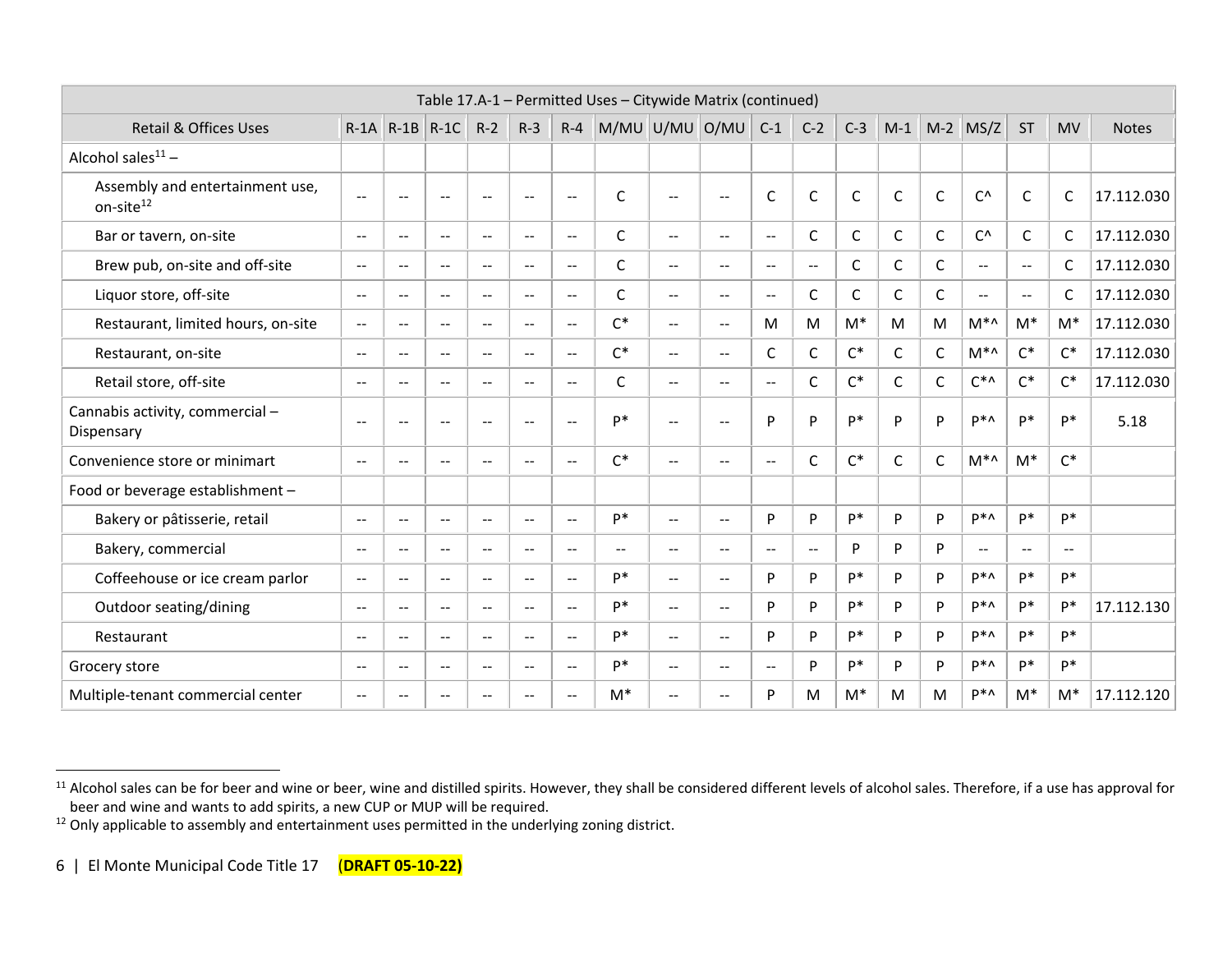|                                                   |                                               |                          |                           |                                               |                                               |                                               | Table 17.A-1 - Permitted Uses - Citywide Matrix (continued) |                           |                                               |                                               |                          |               |                          |                |                |                           |                                               |                      |
|---------------------------------------------------|-----------------------------------------------|--------------------------|---------------------------|-----------------------------------------------|-----------------------------------------------|-----------------------------------------------|-------------------------------------------------------------|---------------------------|-----------------------------------------------|-----------------------------------------------|--------------------------|---------------|--------------------------|----------------|----------------|---------------------------|-----------------------------------------------|----------------------|
| Retail & Office Uses (continued)                  | $R-1A$                                        | $R-1B$ $R-1C$            |                           | $R-2$                                         | $R-3$                                         | $R - 4$                                       | M/MU U/MU O/MU                                              |                           |                                               | $C-1$                                         | $C-2$                    | $C-3$         | $M-1$                    |                | $M-2$ MS/Z     | <b>ST</b>                 | <b>MV</b>                                     | <b>Notes</b>         |
| Offices-                                          |                                               |                          |                           |                                               |                                               |                                               |                                                             |                           |                                               |                                               |                          |               |                          |                |                |                           |                                               |                      |
| Ancillary                                         | $\sim$ $\sim$                                 | $\sim$                   | $\sim$                    | $\overline{a}$                                | $\rightarrow$                                 | $\mathbf{u}$                                  | p*                                                          | $\mathbb{L}^{\mathbb{L}}$ | $\sim$                                        | P                                             | P                        | p*            | P                        | P              | p*^            | p*                        | p*                                            |                      |
| Administrative, business<br>Professional          | $\overline{a}$                                | $\sim$                   | $\sim$                    | $\sim$ $\sim$                                 | $\sim$ $\sim$                                 | $\mathbf{u}$                                  | p*                                                          | $\mathbf{u}$              | $\mathbf{u}$                                  | P                                             | P                        | p*            | P                        | P              | p*             | $P^*$                     | p*                                            |                      |
| Government                                        | $\sim$                                        | $\sim$ $\sim$            | $\sim$ $\sim$             | $\mathbb{L}$                                  | $\sim$                                        | $\omega\omega$                                | p*                                                          | $\omega\omega$            | $\sim$                                        | p                                             | P                        | p*            | P                        | P              | p*             | p*                        | p*                                            |                      |
| Medical and dental                                | $\sim$ $-$                                    | $\overline{\phantom{a}}$ | $-$                       | $\overline{a}$                                | $\sim$                                        | $\mathord{\hspace{1pt}\text{--}\hspace{1pt}}$ | p*                                                          | $\overline{a}$            | $\overline{a}$                                | P                                             | P                        | p*            | P                        | P              | p*             | p*                        | $P*$                                          |                      |
| Office supply store                               | $\sim$                                        | $\overline{\phantom{a}}$ | $\mathbf{u}$              | $\mathbb{L}^{\mathbb{L}}$                     | $\sim$                                        | $\overline{a}$                                | p*                                                          | $\overline{a}$            | $\overline{a}$                                | P                                             | P                        | p*            | P                        | P              | $P^*$          | p*                        | p*                                            |                      |
| Pawnbroker or pawnshop                            | $\sim$                                        | $\overline{a}$           | $\mathbf{u}$              | $\overline{a}$                                | $\overline{a}$                                | $\mathbb{L}^{\mathbb{L}}$                     | $\overline{a}$                                              | $\overline{a}$            | $\overline{a}$                                | $\overline{a}$                                | $\mathbf{L}$             | $\mathsf{C}$  | $\mathsf C$              | $\mathsf{C}$   | $\overline{a}$ | $\sim$ $\sim$             | $\mathbf{u}$                                  | 5.68<br>17.112.140   |
| Pharmacy                                          | $\overline{a}$                                | $\overline{a}$           | $\overline{a}$            | $\overline{a}$                                | $\overline{a}$                                | $\overline{a}$                                | p*                                                          | $\mathbf{u}$              | $\mathbf{u}$                                  | P                                             | P                        | p*            | P                        | P              | $P^*$          | p*                        | $P*$                                          |                      |
| Retail sales (unless listed as a separate<br>use) | $\mathbb{L}^{\mathbb{L}}$                     | $\overline{\phantom{a}}$ | $\mathbf{u}$              | $\sim$ $\sim$                                 | $\sim$ $\sim$                                 | $\mathbf{u}$                                  | p*                                                          | $\mathbf{u}$              | $\mathbf{u}$                                  | $\sim$ $\sim$                                 | P                        | p*            | P                        | P              | P*∧            | p*                        | $P*$                                          |                      |
| Secondhand vendor                                 | $\rightarrow$                                 | $\overline{a}$           | $\sim$ $\sim$             | $\mathbf{u}$                                  | $\sim$ $\sim$                                 | $\mathbb{L}^{\mathbb{L}}$                     | $M^*$                                                       | $\mathbb{L}^{\mathbb{L}}$ | $\mathbf{u}$                                  | $\overline{a}$                                | M                        | $M^*$         | M                        | M              | $M^*$          | $M^*$                     | $M^*$                                         | 5.68<br>17.112.170   |
| Showroom sales                                    | $\overline{a}$                                | $\overline{a}$           | $\overline{a}$            | $\overline{a}$                                | $\overline{a}$                                | $\overline{a}$                                | P                                                           | $\mathbf{u}$              | $\overline{a}$                                | P                                             | P                        | P             | P                        | P              | $\overline{a}$ | $\overline{a}$            | $\overline{a}$                                |                      |
| Significant tobacco retailer                      | $\sim$ $\sim$                                 | $\overline{\phantom{a}}$ | $\mathbf{u} = \mathbf{v}$ | $\mathbb{L}^{\mathbb{L}}$                     | $\mathbb{L}^{\mathbb{L}}$                     | $\mathbf{u}$                                  | $\mathsf{C}$                                                | $\mathbb{L}^{\mathbb{L}}$ | $\overline{a}$                                | $\sim$ $\sim$                                 | $\mathbf{u}$             | $\mathsf{C}$  | C                        | C              | $\overline{a}$ | $\mathbb{L}^{\mathbb{L}}$ | $\mathbf{u}$                                  | 17.112.180           |
| Temporary use (reserved)                          | $-$                                           | $\overline{a}$           | --                        | $\overline{a}$                                | $\overline{a}$                                | $\mathbf{u}$                                  | $\overline{a}$                                              | $\overline{a}$            | $\overline{a}$                                | $\overline{a}$                                | $\overline{\phantom{a}}$ | $\sim$ $\sim$ | $\overline{\phantom{a}}$ | $\overline{a}$ | $\overline{a}$ | $\sim$ $\sim$             | $\overline{a}$                                | 17.124               |
| Vehicle retail use -                              |                                               |                          |                           |                                               |                                               |                                               |                                                             |                           |                                               |                                               |                          |               |                          |                |                |                           |                                               |                      |
| Parts and accessory store                         | $\mathord{\hspace{1pt}\text{--}\hspace{1pt}}$ | $\overline{\phantom{a}}$ | $\sim$ $\sim$             | $\mathord{\hspace{1pt}\text{--}\hspace{1pt}}$ | $\mathord{\hspace{1pt}\text{--}\hspace{1pt}}$ | $\mathord{\hspace{1pt}\text{--}\hspace{1pt}}$ | $\overline{\phantom{a}}$                                    | $\sim$ $\sim$             | $\mathbf{u}$                                  | $\mathord{\hspace{1pt}\text{--}\hspace{1pt}}$ | P                        | p*            | P                        | P              | $-$            | $\sim$ $-$                | P                                             |                      |
| Sale and lease, limited                           | $\mathbb{L}^{\mathbb{L}}$                     | $\overline{\phantom{a}}$ | $\mathbf{u}$              | $\mathbf{u}$                                  | $\sim$ $\sim$                                 | $\mathbf{u}$                                  | $\overline{a}$                                              | $\mathbf{u}$              | $\mathbf{u}$                                  | $\overline{\phantom{a}}$                      | M                        | M             | P                        | P              | $-$            | $\mathbf{u}$              | M                                             |                      |
| Parts and accessory store                         | $\mathord{\hspace{1pt}\text{--}\hspace{1pt}}$ | $-$                      | $\overline{\phantom{a}}$  | $\mathbf{u}$                                  | $\sim$ $\sim$                                 | $\mathbf{u}$                                  | $\overline{a}$                                              | $\mathbf{u}$              | $\mathord{\hspace{1pt}\text{--}\hspace{1pt}}$ | $\sim$ $\sim$                                 | P                        | D*            | P                        | P              | $-$            | $\sim$                    | P                                             |                      |
| Sales and lease, limited                          | $\overline{a}$                                | $\overline{a}$           | $\overline{a}$            | $\overline{a}$                                | $\overline{a}$                                | $\overline{a}$                                | $\overline{a}$                                              | $\overline{a}$            | $\overline{a}$                                | $\overline{a}$                                | M                        | M             | P                        | P              | $\overline{a}$ | $\overline{a}$            | M                                             |                      |
| Sales and lease, general new &<br>used            | $\sim$ $\sim$                                 | $\overline{a}$           | $\mathbf{u}$              | $\sim$                                        | $\sim$                                        | $\overline{a}$                                | $\rightarrow$                                               | $\overline{\phantom{a}}$  | $\overline{\phantom{a}}$                      | $\rightarrow$                                 | $\mathsf C$              | $\mathsf{C}$  | $\sim$ $\sim$            | $\sim$         | $\sim$ $\sim$  | $\sim$                    | $\mathord{\hspace{1pt}\text{--}\hspace{1pt}}$ | 17.112.190           |
| Sales and lease, general used                     | $\sim$                                        | $\overline{\phantom{a}}$ | $\overline{\phantom{a}}$  | $\overline{a}$                                | $\rightarrow$                                 | $\sim$ $\sim$                                 | $-$                                                         | $\sim$ $\sim$             | $-$                                           | $\rightarrow$                                 | $\overline{a}$           | C             | $\sim$ $\sim$            | $\rightarrow$  | $-$            | $\overline{a}$            | $\overline{a}$                                | 5.96 &<br>17.112.190 |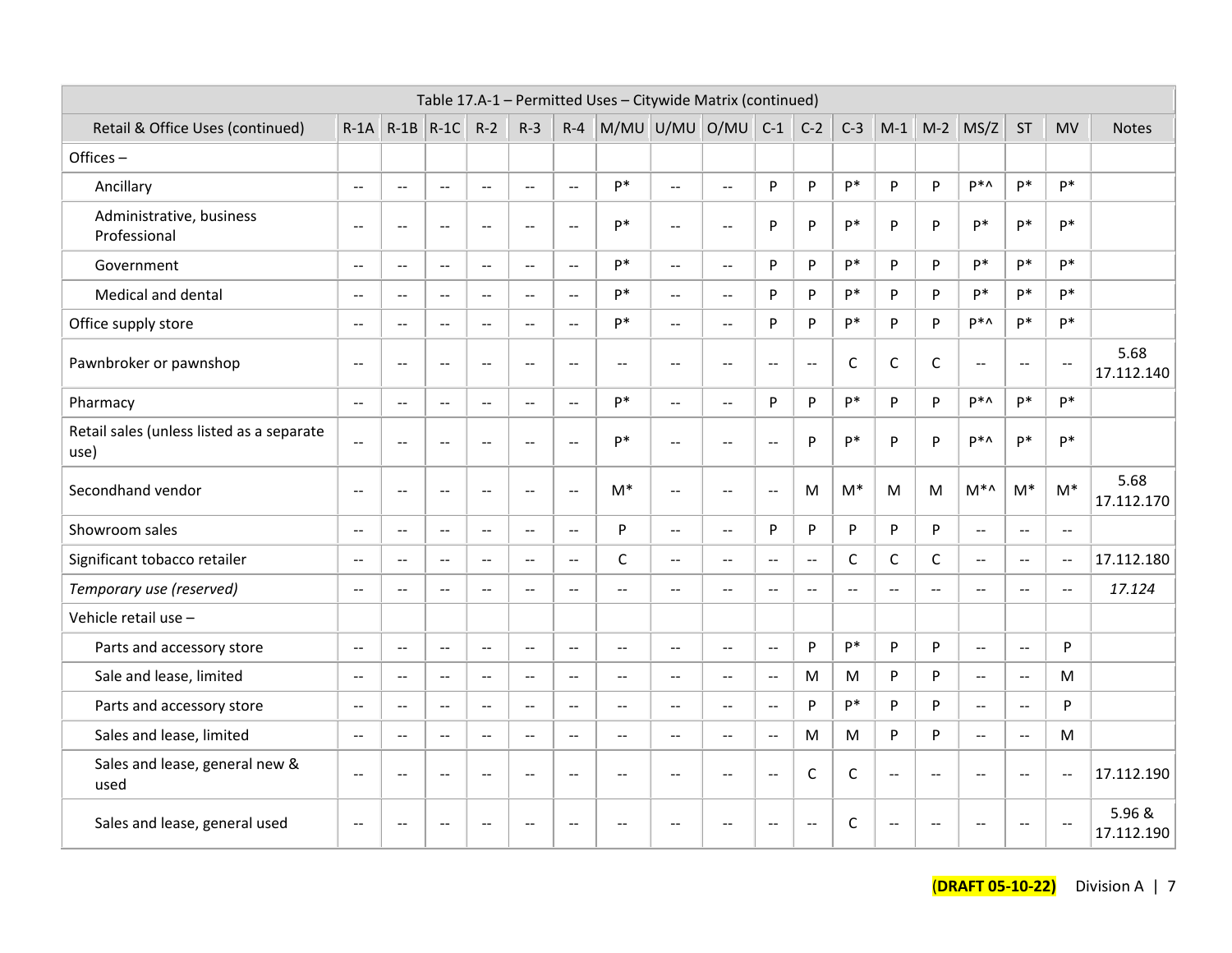|                                                 |                                               |                          |                             |                |                                               |                                               | Table 17.A-1 - Permitted Uses - Citywide Matrix (continued) |                          |                           |                             |                          |              |                           |                |                                               |                |                          |              |
|-------------------------------------------------|-----------------------------------------------|--------------------------|-----------------------------|----------------|-----------------------------------------------|-----------------------------------------------|-------------------------------------------------------------|--------------------------|---------------------------|-----------------------------|--------------------------|--------------|---------------------------|----------------|-----------------------------------------------|----------------|--------------------------|--------------|
| Retail & Office Uses (continued)                |                                               | $R-1A$ $R-1B$            | $R-1C$                      | $R-2$          | $R-3$                                         | $R - 4$                                       |                                                             | M/MU U/MU O/MU           |                           | $C-1$                       | $C-2$                    | $C-3$        | $M-1$                     | $M-2$          | MS/Z                                          | <b>ST</b>      | <b>MV</b>                | <b>Notes</b> |
| Vehicle retail use (continued) -                |                                               |                          |                             |                |                                               |                                               |                                                             |                          |                           |                             |                          |              |                           |                |                                               |                |                          |              |
| Sales and lease, major                          | $\mathbb{L}^{\mathbb{L}}$                     | $\sim$ $\sim$            | $-$                         | $\sim$ $\sim$  | $\mathbb{L}^{\mathbb{L}}$                     | $\sim$ $\sim$                                 | $\mathbf{u}$                                                | $-$                      | $\mathbf{u} = \mathbf{v}$ | $\overline{a}$              | $\mathbf{u}$             | $\mathsf C$  | C                         | $\mathsf{C}$   | $\mathbf{L}$                                  | $\sim$ $\sim$  | $\mathbf{u}$             | 17.112.190   |
| Warehouse retailer or retail warehouse          | $\mathord{\hspace{1pt}\text{--}\hspace{1pt}}$ | $\overline{\phantom{a}}$ | $-$                         | $\sim$         | $\overline{a}$                                | $\overline{\phantom{a}}$                      | $\rightarrow$                                               | ÷÷.                      | $-$                       | $\mathcal{L}_{\mathcal{F}}$ | P                        | P            | P                         | P              | $\overline{a}$                                | $\sim$ $-$     | $\overline{\phantom{a}}$ |              |
| Wholesaler                                      | $\overline{a}$                                | $\overline{a}$           | $-$                         | $\sim$ $\sim$  | $\sim$ $\sim$                                 | $\sim$                                        | $\sim$ $\sim$                                               | $-$                      | $-$                       | $\sim$ $\sim$               | $-$                      | P            | P                         | P              | $\sim$ $\sim$                                 | $-$            | $\sim$ $\sim$            |              |
| <b>Service Uses</b>                             |                                               |                          |                             |                |                                               |                                               |                                                             |                          |                           |                             |                          |              |                           |                |                                               |                |                          |              |
| Alternative financial establishment             | $\overline{a}$                                | $\overline{a}$           | $\overline{a}$              | $\overline{a}$ | $\overline{a}$                                | $\overline{\phantom{a}}$                      | $\sim$                                                      | --                       | $\overline{a}$            | $\sim$                      | $\overline{a}$           | $M^*$        | $\overline{a}$            | $\overline{a}$ | $\overline{a}$                                | $\overline{a}$ | $\overline{\phantom{a}}$ | 17.112.040   |
| Ambulance service                               | $\sim$ $\sim$                                 | $\overline{\phantom{a}}$ | $- -$                       | $\mathbf{u}$   | $\mathbf{u}$                                  | $\overline{\phantom{a}}$                      | $\sim$                                                      | --                       | $\sim$ $\sim$             | $\overline{\phantom{a}}$    | $\overline{\phantom{a}}$ | $\mathsf{C}$ | M                         | M              | $\mathbf{u}$                                  | $-$            | $\mathbf{u}$             |              |
| Animal service-                                 |                                               |                          |                             |                |                                               |                                               |                                                             |                          |                           |                             |                          |              |                           |                |                                               |                |                          |              |
| Animal boarding/kennel                          | $\overline{a}$                                | $\mathbf{L}$             | $\overline{\phantom{a}}$    | $\sim$ $\sim$  | $\mathbf{u}$                                  | $\overline{\phantom{a}}$                      | $\mathbf{u}$                                                | $-$                      | $\sim$ $\sim$             | $\sim$ $\sim$               | $\mathbf{u}$             | $\mathsf{C}$ | M                         | M              | $\overline{\phantom{m}}$                      | $\sim$         | $\overline{a}$           | 5.96         |
| Animal grooming                                 | $\sim$ $\sim$                                 | $\sim$ $\sim$            | $-$                         | $\sim$         | $\sim$ $\sim$                                 | $\sim$                                        | P                                                           | $\sim$                   | $\sim$                    | P                           | P                        | p*           | P                         | P              | <b>P</b>                                      | P              | P                        |              |
| Veterinary service or animal<br>hospital/clinic | $\sim$ $\sim$                                 | $\mathbf{L}$             | $\overline{\phantom{a}}$    | $\sim$ $\sim$  | $\mathbf{u}$                                  | $\overline{\phantom{a}}$                      | P                                                           | $\mathbf{u}$             | $\sim$ $\sim$             | $\sim$                      | P                        | P            | P                         | P              | $\mathbf{u}$                                  | $\sim$         | P                        |              |
| Appliance or electronics repair                 | $\overline{a}$                                | $\overline{a}$           | --                          | $\overline{a}$ | $\overline{a}$                                | $\overline{\phantom{a}}$                      | P                                                           | ÷-                       | $\overline{a}$            | $\overline{a}$              | P                        | P            | P                         | P              | $\mathbf{u}$                                  | $-$            | $\overline{a}$           |              |
| Automated Teller Machine (ATM),<br>walk-up      | $\overline{a}$                                | $\overline{a}$           | $\overline{a}$              | $\overline{a}$ | $\overline{a}$                                | $\overline{a}$                                | p*                                                          | $\overline{a}$           | $\sim$ $\sim$             | P                           | P                        | p*           | P                         | P              | p*^                                           | P              | P                        | 17.112.050   |
| <b>Bail bonds</b>                               | $\overline{a}$                                | $-$                      | $- -$                       | $\overline{a}$ | $\mathbf{u}$                                  | $\overline{a}$                                | $\sim$                                                      | --                       |                           | $\overline{a}$              | $\overline{a}$           | M            | P                         | P              | $\overline{a}$                                | Ξ.             | $\mathbf{u}$             |              |
| Collection containers -                         |                                               |                          |                             |                |                                               |                                               |                                                             |                          |                           |                             |                          |              |                           |                |                                               |                |                          |              |
| Small                                           | $\sim$ $\sim$                                 | $\sim$                   | $\overline{a}$              | $\sim$ $\sim$  | $\mathbf{u}$                                  | $\overline{\phantom{a}}$                      | $\sim$                                                      | $\sim$                   | $-$                       | $\sim$                      | A                        | A            | $\mathbb{L}^{\mathbb{L}}$ | $\mathbf{u}$   | $\sim$                                        | $\sim$         | $\mathbf{u}$             | 17.112.060   |
| Large                                           | $\overline{\phantom{a}}$                      | $\mathbf{L}$             | $\overline{\phantom{a}}$    | $\sim$ $\sim$  | $\mathbf{u}$                                  | $\overline{\phantom{a}}$                      | $\mathbf{u}$                                                | $\overline{\phantom{a}}$ | $\mathbf{L}$              | $\sim$ $\sim$               | $\overline{a}$           | A            | $\mathbf{u}$              | $\mathbf{u}$   | $\mathbf{u}$                                  | $\sim$ $\sim$  | $\sim$                   | 17.112.060   |
| Correctional facility                           | $\sim$ $\sim$                                 | $\mathbf{L}$             | $-$                         | $\sim$ $\sim$  | $\mathbf{u}$                                  | $\overline{\phantom{a}}$                      | $\sim$ $\sim$                                               | $\mathbf{u}$             | $\sim$                    | $\sim$                      | $\mathbf{u}$             | $\mathsf{C}$ | C                         | C              | $-$                                           | $\sim$ $\sim$  | $\sim$ $\sim$            | 17.112.070   |
| Drive-thru business -                           |                                               |                          |                             |                |                                               |                                               |                                                             |                          |                           |                             |                          |              |                           |                |                                               |                |                          |              |
| Food or beverage establishment                  | $\mathord{\hspace{1pt}\text{--}\hspace{1pt}}$ | $\overline{a}$           | $\mathcal{L}_{\mathcal{F}}$ | $\sim$         | $\mathord{\hspace{1pt}\text{--}\hspace{1pt}}$ | $\overline{\phantom{a}}$                      | $\mathsf{C}$                                                | ÷-                       | $-$                       | $\sim$                      | $\mathsf{C}$             | $\mathsf{C}$ | $\mathsf C$               | $\mathsf C$    | $\mathord{\hspace{1pt}\text{--}\hspace{1pt}}$ | $\overline{a}$ | C                        | 17.112.080   |
| Service or retail                               | $\mathord{\hspace{1pt}\text{--}\hspace{1pt}}$ | $\overline{\phantom{a}}$ | $\mathcal{L}_{\mathcal{F}}$ | $\sim$ $\sim$  | $\mathord{\hspace{1pt}\text{--}\hspace{1pt}}$ | $\mathord{\hspace{1pt}\text{--}\hspace{1pt}}$ | M                                                           | $\sim$ $\sim$            | $-$                       | M                           | M                        | M            | M                         | M              | $\mathsf C$                                   | $\mathsf{C}$   | M                        | 17-112.080   |
| Financial institution                           | $\sim$ $\sim$                                 | $\sim$                   | $-$                         | $\sim$         | $\sim$                                        | $\mathbf{u}$                                  | p*                                                          | $\sim$                   | $-$                       | P                           | P                        | D*           | P                         | P              | $P^*$                                         | P              | P                        |              |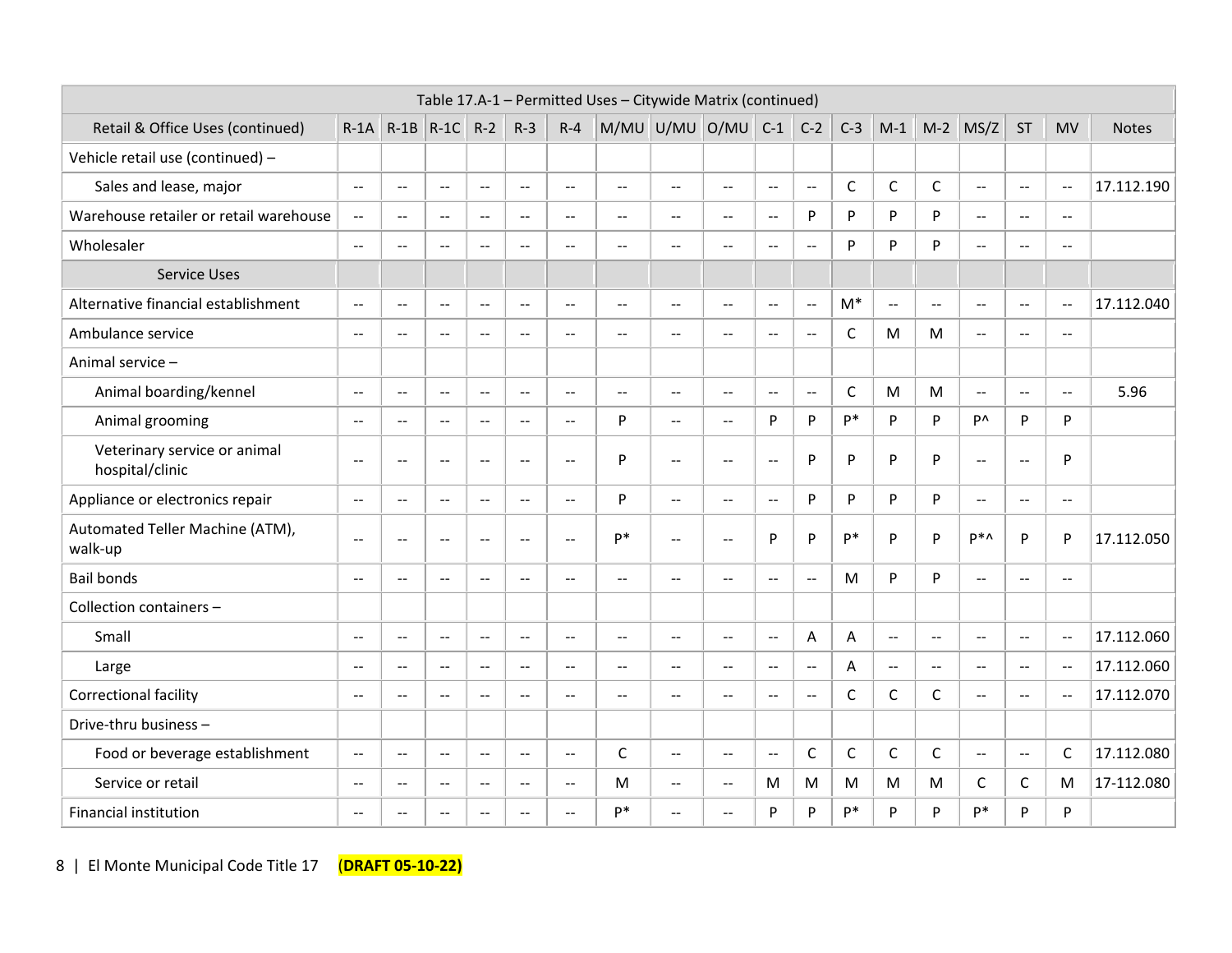|                                         |                                               |                          |                          |                |                                               |                          | Table 17.A-1 - Permitted Uses - Citywide Matrix (continued) |                          |                          |                |                          |                          |              |                |                                               |                |                                               |                    |
|-----------------------------------------|-----------------------------------------------|--------------------------|--------------------------|----------------|-----------------------------------------------|--------------------------|-------------------------------------------------------------|--------------------------|--------------------------|----------------|--------------------------|--------------------------|--------------|----------------|-----------------------------------------------|----------------|-----------------------------------------------|--------------------|
| Service Uses (continued)                | $R-1A$                                        | $R-1B$                   | $R-1C$                   | $R-2$          | $R-3$                                         | $R - 4$                  | M/MU U/MU O/MU                                              |                          |                          | $C-1$          | $C-2$                    | $C-3$                    | $M-1$        | $M-2$          | MS/Z                                          | <b>ST</b>      | <b>MV</b>                                     | <b>Notes</b>       |
| Funeral home or mortuary                | $\rightarrow$                                 | $-$                      | $- -$                    | $\rightarrow$  | $\overline{a}$                                | $\sim$                   | p <sup>13</sup>                                             | $\overline{a}$           | $\overline{\phantom{a}}$ | $\sim$         | P <sub>14</sub>          | P                        | P            | P              | $-$                                           | $\overline{a}$ | P <sub>14</sub>                               |                    |
| Hotels and motels                       | $\rightarrow$                                 | $\overline{\phantom{m}}$ | $\overline{\phantom{a}}$ | $\sim$         | $\overline{a}$                                | $\overline{\phantom{a}}$ | C                                                           | $\rightarrow$            | $\overline{\phantom{a}}$ | $\sim$         | $\overline{a}$           | $\mathsf{C}^*$           | $\sim$       | $\overline{a}$ | $C^*$                                         | $\mathsf{C}$   | $\mathsf C$                                   | 5.48<br>17.112.100 |
| Office concierge service                | $\sim$                                        | $\overline{\phantom{a}}$ | $-$                      | $\sim$         | $\mathbf{u}$                                  | $- -$                    | p*                                                          | $\sim$                   | $-$                      | P              | P                        | p*                       | P            | P              | $P*$                                          | P              | P                                             |                    |
| Personal service use -                  |                                               |                          |                          |                |                                               |                          |                                                             |                          |                          |                |                          |                          |              |                |                                               |                |                                               |                    |
| General                                 | $\mathbf{u}$                                  | $\mathbf{u}$             | $- -$                    | $\sim$ $\sim$  | $\mathbf{u}$                                  | $\overline{\phantom{a}}$ | p*                                                          | $\overline{\phantom{a}}$ | $\mathbf{u}$             | P              | P                        | p*                       | P            | P              | P*∧                                           | P              | P                                             | 17.112.150         |
| Restricted                              | $\mathord{\hspace{1pt}\text{--}\hspace{1pt}}$ | $\overline{\phantom{a}}$ | $\overline{\phantom{a}}$ | $\sim$         | $\mathord{\hspace{1pt}\text{--}\hspace{1pt}}$ | $\sim$                   | $M^*$                                                       | $\overline{a}$           | $\sim$ $\sim$            | $\sim$         | M                        | $M^*$                    | M            | M              | $M^*$                                         | M              | M                                             | 17.112.150         |
| Massage                                 | $\sim$                                        | $\overline{a}$           | $\overline{\phantom{a}}$ | $\sim$         | $\overline{a}$                                | $\overline{\phantom{a}}$ | $\overline{a}$                                              | $\rightarrow$            | $\rightarrow$            | $\sim$         | $\mathbf{u}$             | $\mathsf{C}$             | $\sim$       | $\overline{a}$ | $\overline{a}$                                | $\overline{a}$ | $\overline{a}$                                | 5.56<br>17.112.150 |
| Philanthropic or charitable institution | $\mathcal{L}_{\mathcal{F}}$                   | $\overline{a}$           | $\sim$                   | $\sim$         | C                                             | $\mathsf C$              | $P*$                                                        | $\overline{a}$           | $\overline{\phantom{a}}$ | P              | P                        | p*                       | P            | P              | $P*$                                          | P              | P                                             |                    |
| Recycling facility -                    |                                               |                          |                          |                |                                               |                          |                                                             |                          |                          |                |                          |                          |              |                |                                               |                |                                               |                    |
| Mobile                                  | $\mathbf{u}$                                  | $\overline{\phantom{a}}$ | $- -$                    | $\sim$ $\sim$  | $\mathbf{u}$                                  | $\overline{\phantom{a}}$ | P                                                           | $\mathbf{L}$             | $\mathbf{u}$             | P              | P                        | P                        | P            | P              | $\mathbf{u}$                                  | $\sim$ $\sim$  | P                                             | 17.112.160         |
| Self-service                            | $\mathord{\hspace{1pt}\text{--}\hspace{1pt}}$ | $\overline{\phantom{a}}$ | $-$                      | $\sim$         | $\overline{a}$                                | $\sim$                   | M                                                           | $\overline{a}$           | $\sim$ $\sim$            | $\sim$         | A                        | Α                        | P            | P              | $\overline{a}$                                | $\sim$         | Α                                             | 17.112.160         |
| Small                                   | $-$                                           | $\overline{\phantom{a}}$ | $\overline{a}$           | $\overline{a}$ | $\mathbf{u}$                                  | $-$                      | $\mathbf{u}$                                                | $\overline{\phantom{a}}$ | $\mathbf{u}$             | $\mathbf{u}$   | $\overline{\phantom{a}}$ | M                        | Α            | A              | $\overline{a}$                                | $\overline{a}$ | $\mathbf{u}$                                  | 17.112.160         |
| Large                                   | $\overline{\phantom{a}}$                      | $-$                      | $-$                      | $-$            | $\sim$ $\sim$                                 | $\overline{\phantom{a}}$ | $\sim$ $\sim$                                               | $\sim$                   | $\sim$                   | $\mathbf{L}$   | $\overline{\phantom{a}}$ | $\overline{a}$           | M            | M              | $-$                                           | $\sim$ $\sim$  | $\overline{\phantom{a}}$                      | 17.112.160         |
| Self-Storage                            | $\overline{\phantom{a}}$                      | $\sim$                   | $\overline{a}$           | $\sim$         | $-$                                           | $\sim$                   | $\sim$                                                      | $\overline{a}$           | $-$                      | $\sim$         | $\overline{\phantom{a}}$ | $\overline{\phantom{a}}$ | $\mathsf{C}$ | $\mathsf{C}$   | $\sim$                                        | $\sim$         | $-$                                           |                    |
| Vehicle service uses -                  |                                               |                          |                          |                |                                               |                          |                                                             |                          |                          |                |                          |                          |              |                |                                               |                |                                               |                    |
| Repair, limited                         | $\overline{a}$                                | $\overline{\phantom{a}}$ | $-$                      | $\sim$ $\sim$  | $\mathbf{u}$                                  | $\overline{\phantom{a}}$ | $\overline{a}$                                              | $\mathbf{u}$             | $\mathbf{u}$             | $\mathbf{L}$   | M                        | M                        | P            | P              | $\mathbf{u}$                                  | $\sim$         | $\sim$ $\sim$                                 | 17.112.200         |
| Repair, minor                           | $\mathord{\hspace{1pt}\text{--}\hspace{1pt}}$ | $\overline{\phantom{a}}$ | $\overline{\phantom{a}}$ | $\sim$ $\sim$  | $\rightarrow$                                 | $\overline{\phantom{a}}$ | $\overline{\phantom{m}}$                                    | $- -$                    | $\sim$ $\sim$            | $\sim$         | $\mathsf C$              | $\mathsf C$              | $\mathsf C$  | $\mathsf{C}$   | $\mathord{\hspace{1pt}\text{--}\hspace{1pt}}$ | $\rightarrow$  | $\mathord{\hspace{1pt}\text{--}\hspace{1pt}}$ | 17.112.200         |
| Repair, major                           | $\sim$ $\sim$                                 | $\overline{a}$           | н.                       | $\sim$         | $\overline{a}$                                | $\overline{a}$           | $\overline{a}$                                              | $\overline{a}$           | $\overline{\phantom{a}}$ | $\sim$         | $\overline{a}$           | $\mathsf{C}$             | $\mathsf C$  | $\mathsf{C}$   | $\overline{a}$                                | $\overline{a}$ | $\overline{a}$                                | 17.112.200         |
| Rental, automobile                      | $\sim$                                        | $\overline{a}$           | $-$                      | $\overline{a}$ | $\mathord{\hspace{1pt}\text{--}\hspace{1pt}}$ | $\overline{\phantom{a}}$ | $\overline{a}$                                              | $\overline{a}$           | $\overline{\phantom{a}}$ | $\sim$         | C                        | $\mathsf{C}$             | M            | M              | $\mathord{\hspace{1pt}\text{--}\hspace{1pt}}$ | $\sim$         | $\overline{a}$                                |                    |
| Rental, truck                           | $\overline{\phantom{a}}$                      | $\overline{\phantom{m}}$ | $- -$                    | $\sim$         | $\overline{\phantom{a}}$                      | $\overline{\phantom{a}}$ | $\overline{a}$                                              | $- -$                    | $\sim$ $\sim$            | $\sim$         | $\overline{a}$           | $\mathsf{C}$             | $\mathsf C$  | $\mathsf{C}$   | $\overline{\phantom{a}}$                      | $\sim$         | $\overline{\phantom{a}}$                      |                    |
| Service station, minimum                | $\overline{a}$                                | $-$                      | $- -$                    | $\overline{a}$ | $\sim$ $\sim$                                 | $-$                      | $\sim$ $\sim$                                               | $-$                      | $\sim$                   | $\overline{a}$ | C                        | C                        | C            | $\mathsf{C}$   | $-$                                           | $\overline{a}$ | $\sim$ $\sim$                                 | 17.112.210         |

 $^{13}$  Funeral home or mortuary shall not include crematories.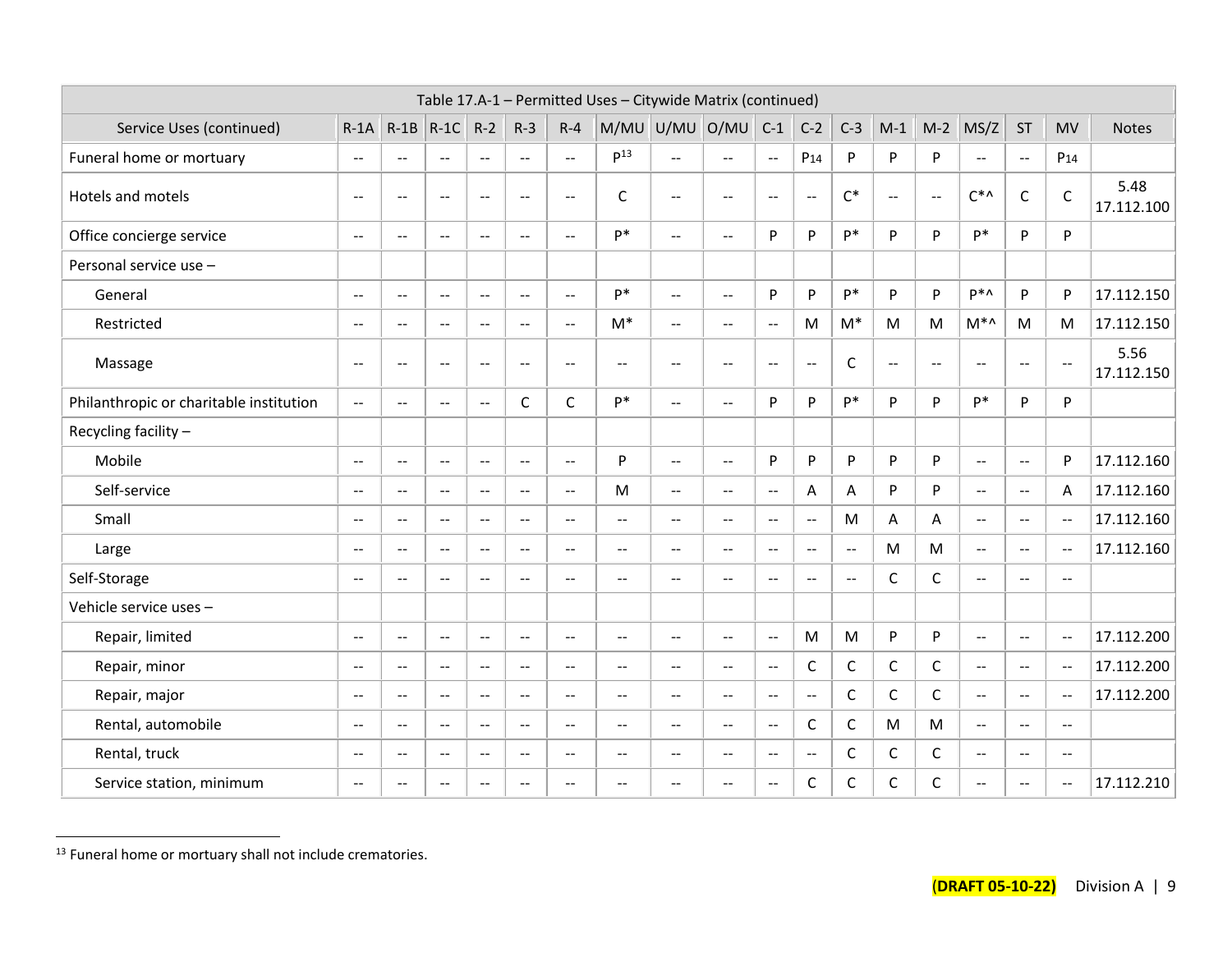|                                                              |                          |                          |                          |                          |                          |                          | Table 17.A-1 - Permitted Uses - Citywide Matrix (continued) |                          |                          |                          |                             |                          |                |              |                |                          |                          |              |
|--------------------------------------------------------------|--------------------------|--------------------------|--------------------------|--------------------------|--------------------------|--------------------------|-------------------------------------------------------------|--------------------------|--------------------------|--------------------------|-----------------------------|--------------------------|----------------|--------------|----------------|--------------------------|--------------------------|--------------|
| Service Uses (continued)                                     |                          | $R-1A$ $R-1B$ $R-1C$     |                          | $R-2$                    | $R-3$                    |                          | $R-4$ M/MU U/MU O/MU                                        |                          |                          | $C-1$                    | $C-2$                       | $C-3$                    | $M-1$          |              | $M-2$ MS/Z     | <b>ST</b>                | <b>MV</b>                | <b>Notes</b> |
| Vehicle service uses (continued) -                           |                          |                          |                          |                          |                          |                          |                                                             |                          |                          |                          |                             |                          |                |              |                |                          |                          |              |
| Service station, full                                        | $\overline{a}$           | $\overline{a}$           | $-$                      | $\overline{a}$           | $\overline{a}$           | $\sim$ $\sim$            | $\overline{\phantom{a}}$                                    | $\overline{a}$           | $\overline{\phantom{a}}$ | $\overline{a}$           | $\sim$ $\sim$               | $\mathsf{C}$             | $\mathsf{C}$   | $\mathsf{C}$ | $-$            | $\rightarrow$            | $\rightarrow$            | 17.112.210   |
| Washing facility                                             | $\overline{a}$           | $\overline{a}$           | $- -$                    | $\overline{a}$           | $\overline{a}$           | $\sim$ $\sim$            | $\overline{\phantom{a}}$                                    | $\overline{a}$           | $\overline{\phantom{a}}$ | $\overline{a}$           | C                           | $\mathsf{C}$             | $\mathsf{C}$   | $\mathsf{C}$ | $-$            | $\rightarrow$            | $\overline{\phantom{m}}$ | 17.112.220   |
| Wedding chapel                                               | $\mathbf{u}$             | $-$                      | $\sim$                   | $-$                      | $-$                      | $\overline{\phantom{a}}$ | M                                                           | $\sim$                   | $\overline{\phantom{a}}$ | $\sim$ $\sim$            | M                           | $M^*$                    | M              | M            | M              | M                        | M                        |              |
| Industrial & Transportation Uses                             |                          |                          |                          |                          |                          |                          |                                                             |                          |                          |                          |                             |                          |                |              |                |                          |                          |              |
| Cannabidiol (CBD) products<br>manufacturer                   | $\overline{a}$           | $-$                      | $\sim$                   | $\sim$ $\sim$            | $\sim$ $\sim$            | $\sim$                   | $\sim$                                                      | $\sim$                   | --                       | $-$                      | $\overline{\phantom{m}}$    | $\overline{\phantom{a}}$ | P              | P            | $-$            | $\sim$ $\sim$            | $\overline{\phantom{m}}$ |              |
| Cannabis, commercial-                                        |                          |                          |                          |                          |                          |                          |                                                             |                          |                          |                          |                             |                          |                |              |                |                          |                          |              |
| Cultivation, distributor,<br>manufacturing and microbusiness | $-$                      | $\sim$ $\sim$            | $\sim$                   | $\sim$ $\sim$            | $\sim$ $\sim$            | $\overline{\phantom{a}}$ | $\sim$ $\sim$                                               | $\sim$                   | $\overline{a}$           | $\sim$                   | $\sim$ $\sim$               | P <sup>14</sup>          | P              | P            | $\overline{a}$ | $\sim$ $\sim$            | $\sim$                   | 5.18         |
| <b>Testing laboratory</b>                                    | $\overline{\phantom{m}}$ | $- -$                    | --                       | $\overline{\phantom{m}}$ | $\overline{\phantom{m}}$ | $\overline{\phantom{a}}$ | $\overline{\phantom{a}}$                                    | $\overline{\phantom{m}}$ | $\overline{\phantom{a}}$ | P                        | P                           | p*                       | P              | P            | $- -$          | $\overline{\phantom{a}}$ | $\sim$                   | 5.18         |
| Courier service or messengers                                | $\overline{\phantom{m}}$ | $\overline{\phantom{a}}$ | $-$                      | $\overline{\phantom{m}}$ | $\overline{\phantom{m}}$ | $\overline{\phantom{a}}$ | $\overline{\phantom{a}}$                                    | $\overline{\phantom{m}}$ | $\overline{\phantom{a}}$ | $- -$                    | $- -$                       | $\overline{\phantom{a}}$ | M              | M            | $- -$          | $\overline{\phantom{a}}$ | $\overline{\phantom{m}}$ |              |
| Distribution, fulfillment or warehouse<br>$center-$          |                          |                          |                          |                          |                          |                          |                                                             |                          |                          |                          |                             |                          |                |              |                |                          |                          |              |
| Less than 100,000 square feet                                | $\overline{a}$           | $\overline{\phantom{a}}$ | $\overline{\phantom{a}}$ | $\mathbf{u}$             | $\sim$ $\sim$            | $\overline{\phantom{a}}$ | $\mathbf{u}$                                                | $\mathbf{u}$             | $\overline{\phantom{a}}$ | $\overline{\phantom{a}}$ | $- -$                       | $\overline{\phantom{a}}$ | P              | P            | $- -$          | $\mathbf{u}$             | $\sim$ $\sim$            |              |
| 100,000 square feet or greater                               | $\overline{a}$           | $- -$                    | $- -$                    | $\mathbf{u}$             | $\mathbf{u}$             | $\overline{a}$           | $\overline{\phantom{a}}$                                    | $\mathbf{u}$             | $---$                    | $\overline{\phantom{a}}$ | $\mathbf{u}$                | $\overline{\phantom{a}}$ | $\mathsf C$    | $\mathsf{C}$ | $- -$          | $\mathbf{u}$             | $\sim$ $\sim$            |              |
| Hazardous materials, any use involving<br>storage of         | $\overline{a}$           | $- -$                    | --                       | $\overline{\phantom{m}}$ | $\overline{\phantom{m}}$ | $\overline{\phantom{a}}$ | $\overline{\phantom{a}}$                                    | $-$                      | $\overline{\phantom{a}}$ | $-$                      | $\overline{\phantom{a}}$    | $\overline{\phantom{a}}$ | $\mathsf{C}$   | $\mathsf{C}$ | $\overline{a}$ | $\overline{a}$           | $\overline{\phantom{m}}$ | 17.50.100    |
| Industrial hemp processing                                   | $\mathbf{u}$             | $- -$                    | $-$                      | $\mathbf{u}$             | $\mathbf{u}$             | $\overline{\phantom{a}}$ | $\overline{\phantom{a}}$                                    | $\sim$ $\sim$            | $\overline{\phantom{a}}$ | $\overline{\phantom{a}}$ | $- -$                       | $\overline{\phantom{a}}$ | C              | $\mathsf{C}$ | $- -$          | $\mathbf{u}$             | $\sim$ $\sim$            |              |
| Impound or tow yard                                          | $\overline{\phantom{a}}$ | $\overline{\phantom{a}}$ | $\overline{\phantom{a}}$ | $\overline{\phantom{m}}$ | $\overline{\phantom{m}}$ | $\sim$ $\sim$            | $\overline{\phantom{a}}$                                    | $\mathbf{u}$             | $\overline{\phantom{a}}$ | $- -$                    | $\mathcal{L}_{\mathcal{L}}$ | $\overline{\phantom{a}}$ | $\overline{a}$ | $\mathsf{C}$ | $- -$          | $\overline{\phantom{a}}$ | $\overline{\phantom{a}}$ |              |
| Laboratory, testing                                          | $\overline{a}$           | $\sim$ $\sim$            | $-$                      | $\sim$ $\sim$            | $\mathbf{u}$             | $\overline{a}$           | $\overline{\phantom{a}}$                                    | $\overline{\phantom{m}}$ | --                       | --                       | $-$                         | $\overline{\phantom{a}}$ | P              | P            | $\overline{a}$ | $\overline{a}$           | $\sim$                   |              |
| Laundry or dry cleaning plant                                | $\overline{\phantom{m}}$ | $\mathbf{u}$             | --                       | $\sim$                   | $\sim$                   | $\sim$                   |                                                             |                          | --                       | --                       | $-$                         | $\overline{\phantom{a}}$ | P              | P            | --             | $\overline{a}$           |                          |              |

<sup>14</sup> Limited to the East Valley Entryway Area as shown on Exhibit A of City Council Ordinance No. 2924.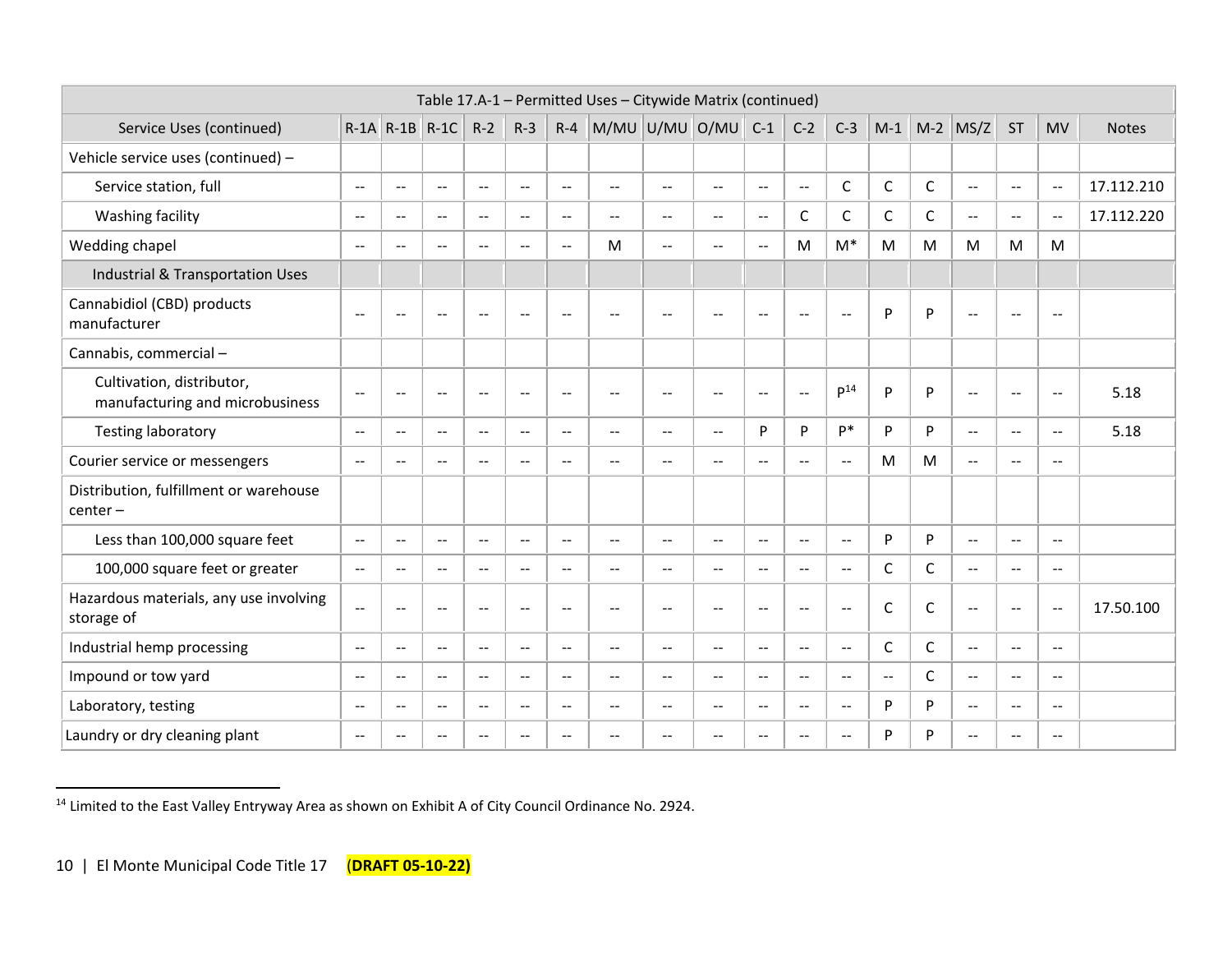|                                                                                                          |                                               |                             |                          |                          |                          |                          | Table 17.A-1 - Permitted Uses - Citywide Matrix (continued) |                                               |                          |                          |                          |                          |                          |                          |                          |                          |                          |              |
|----------------------------------------------------------------------------------------------------------|-----------------------------------------------|-----------------------------|--------------------------|--------------------------|--------------------------|--------------------------|-------------------------------------------------------------|-----------------------------------------------|--------------------------|--------------------------|--------------------------|--------------------------|--------------------------|--------------------------|--------------------------|--------------------------|--------------------------|--------------|
| Industrial & Transportation Uses (cont.)                                                                 |                                               | $R-1A$ $R-1B$ $R-1C$        |                          | $R-2$                    | $R-3$                    | $R - 4$                  | M/MU U/MU O/MU                                              |                                               |                          | $C-1$                    | $C-2$                    | $C-3$                    | $M-1$                    |                          | $M-2$ MS/Z               | <b>ST</b>                | <b>MV</b>                | <b>Notes</b> |
| Machine shop                                                                                             | $\overline{\phantom{a}}$                      | $- -$                       | $-$                      | $\mathbf{u}$             | $- -$                    | $\overline{\phantom{a}}$ | $\sim$                                                      | $-$                                           | $-$                      | $\mathbf{u}$             | $\sim$ $\sim$            | $\overline{\phantom{a}}$ | P                        | P                        | $\overline{a}$           | $\mathbf{u}$             | $\overline{\phantom{m}}$ |              |
| Manufacturing (unless listed as<br>separate use) $-$                                                     |                                               |                             |                          |                          |                          |                          |                                                             |                                               |                          |                          |                          |                          |                          |                          |                          |                          |                          |              |
| Ancillary                                                                                                | $\overline{\phantom{a}}$                      | $- -$                       | $-$                      | $\mathbf{u}$             | $-$                      | $\overline{\phantom{a}}$ | $-$                                                         | $\overline{\phantom{a}}$                      | $\overline{a}$           | $\overline{a}$           | $\sim$                   | A                        | P                        | P                        | $\mathbf{u}$             | $\mathbf{u}$             | $\mathbf{u}$             |              |
| Light                                                                                                    | $\overline{a}$                                | $\overline{a}$              | $-$                      | $\mathbf{u}$             | $\mathbf{u}$             | $\overline{\phantom{a}}$ | $- -$                                                       | $\mathbf{u}$                                  | $\overline{\phantom{a}}$ | $\sim$ $\sim$            | $\sim$ $\sim$            | $\overline{\phantom{a}}$ | P                        | P                        | $\mathbf{u}$             | $\mathbf{u}$             | $\mathbf{u}$             |              |
| General                                                                                                  | $\sim$ $\sim$                                 | $\sim$ $\sim$               | $\sim$ $\sim$            | $\sim$ $\sim$            | $\sim$ $\sim$            | $\sim$ $\sim$            | $-$                                                         | $-$                                           | $\sim$ $\sim$            | $\sim$ $\sim$            | $\sim$                   | $\sim$ $\sim$            | $\sim$ $\sim$            | P                        | $\sim$ $\sim$            | $\sim$                   | $\sim$ $\sim$            |              |
| Recycling processing facility                                                                            | $- -$                                         | $-1$                        | $\sim$                   | $\overline{\phantom{a}}$ | $\sim$ $\sim$            | $\overline{\phantom{a}}$ | $-$                                                         | $-$                                           | $\overline{\phantom{a}}$ | $-$                      | $\sim$                   | $\overline{a}$           | $\sim$ $\sim$            | $\mathsf{C}$             | $\mathbf{u}$             | $\mathbf{u}$             | $\sim$ $\sim$            |              |
| New industrial construction over<br>5,000 sq. ft. and within 150 ft. of a<br>residential zoning district | $\overline{\phantom{a}}$                      | $-$                         | $\overline{\phantom{a}}$ | $\overline{\phantom{m}}$ | $-$                      | $\overline{\phantom{a}}$ | --                                                          | $-$                                           | $-$                      | $\overline{\phantom{a}}$ | $\sim$                   | $\sim$                   | C                        | $\mathsf C$              | $\overline{a}$           | $\overline{\phantom{a}}$ | $-$                      |              |
| Passenger transport or taxi service                                                                      | $\mathord{\hspace{1pt}\text{--}\hspace{1pt}}$ | --                          | --                       | $\overline{\phantom{m}}$ | --                       | $- -$                    | --                                                          | $-$                                           | --                       | --                       | $\overline{\phantom{a}}$ | C                        | C                        | $\mathsf{C}$             | $\overline{\phantom{a}}$ | $\overline{\phantom{a}}$ | $-$                      |              |
| Research and development                                                                                 | $-$                                           | $- -$                       | $-$                      | $\mathbf{u}$             | $\mathbf{u}$             | $\overline{\phantom{a}}$ | $-$                                                         | $\overline{\phantom{a}}$                      | $\qquad \qquad -$        | $\mathbf{u}$             | $- -$                    | $\qquad \qquad -$        | P                        | P                        | $\mathbf{u}$             | $\overline{\phantom{a}}$ | $\overline{\phantom{m}}$ |              |
| Rock, sand and gravel storage and<br>Distribution                                                        | $\overline{\phantom{m}}$                      | $\overline{\phantom{a}}$    | --                       | $\overline{\phantom{a}}$ | $\overline{\phantom{a}}$ | $\overline{a}$           | $-$                                                         | $-$                                           | $\overline{\phantom{a}}$ | $\mathbf{u}$             | $\sim$                   | $\overline{\phantom{a}}$ | $-$                      | $\mathsf{C}$             | $\overline{a}$           | $\overline{\phantom{a}}$ | $\overline{\phantom{m}}$ |              |
| Towing facility                                                                                          | $- -$                                         | $- -$                       | $-$                      | $\mathbf{u}$             | $- -$                    | $\overline{\phantom{a}}$ | $\overline{a}$                                              | $-$                                           | $\mathbf{L}$             | $\sim$ $\sim$            | $-$                      | $\qquad \qquad -$        | $\mathbf{u}$             | $\mathsf{C}$             | $\mathbf{u}$             | $\mathbf{u}$             | $\sim$ $\sim$            |              |
| <b>Transit station</b>                                                                                   | $- -$                                         | $- -$                       | $\overline{\phantom{a}}$ | $\mathbf{u}$             | $\mathbf{u}$             | $\overline{\phantom{a}}$ | $- -$                                                       | $\mathbf{u}$                                  | $\overline{\phantom{a}}$ | $\mathbf{L}$             | $- -$                    | $\qquad \qquad -$        | $\mathbf{u}$             | $\overline{a}$           | $\mathbf{u}$             | P                        | P                        |              |
| Truck terminal                                                                                           | $- -$                                         | $-$                         | $\sim$                   | $-$                      | $-$                      | $- -$                    | $-$                                                         | $-$                                           | $\overline{\phantom{a}}$ | $\sim$                   | $-$                      | $\overline{a}$           | C                        | C                        | $\mathbf{u}$             | $\mathbf{u}$             | $\overline{\phantom{m}}$ |              |
| Vehicle parking -                                                                                        |                                               |                             |                          |                          |                          |                          |                                                             |                                               |                          |                          |                          |                          |                          |                          |                          |                          |                          |              |
| Attendant or valet parking                                                                               | $\mathrel{{-}\mathrel{{-}}\mathrel{{-}}}$     | $\mathcal{L} = \mathcal{L}$ | $\overline{\phantom{a}}$ | $\overline{\phantom{a}}$ | $\overline{\phantom{a}}$ | $\overline{a}$           | C                                                           | $\mathord{\hspace{1pt}\text{--}\hspace{1pt}}$ | $\overline{\phantom{a}}$ | $\overline{\phantom{a}}$ | C                        | C                        | C                        | $\mathsf C$              | C                        | $\mathsf C$              | C                        |              |
| Car sharing, residential use                                                                             | $\overline{\phantom{a}}$                      | $\overline{\phantom{a}}$    | $\overline{\phantom{a}}$ | $\mathbf{u}$             | M                        | M                        | M                                                           | $\mathbf{u}$                                  | $\qquad \qquad -$        | $\mathbf{u}$             | $\sim$                   | M                        | $\overline{\phantom{a}}$ | $\overline{\phantom{a}}$ | M                        | M                        | M                        | 17.70.070(C) |
| Car sharing, nonresidential use <sup>15</sup>                                                            | $-$                                           | $- -$                       | $\sim$                   | $\overline{\phantom{a}}$ | $\mathbf{u}$             | $\overline{\phantom{a}}$ | M                                                           | $\overline{\phantom{a}}$                      | $\overline{\phantom{a}}$ | M                        | M                        | $M^*$                    | M                        | M                        | M                        | M                        | M                        |              |
| Parking structure                                                                                        | $- -$                                         | $- -$                       | $-$                      | $\overline{\phantom{a}}$ | $-$                      | $\overline{\phantom{a}}$ | $M^{16}$                                                    | $-$                                           | $-$                      | $\sim$                   | $-$                      | $M*_{17}$                | M <sub>17</sub>          | M <sub>17</sub>          | M                        | M                        | M <sub>17</sub>          |              |

<sup>&</sup>lt;sup>15</sup> Car sharing shall be permitted by-right if there is no on-site parking of vehicles (i.e. it is only an office use).

 $16$  Parking structures shall be ancillary to a permitted use.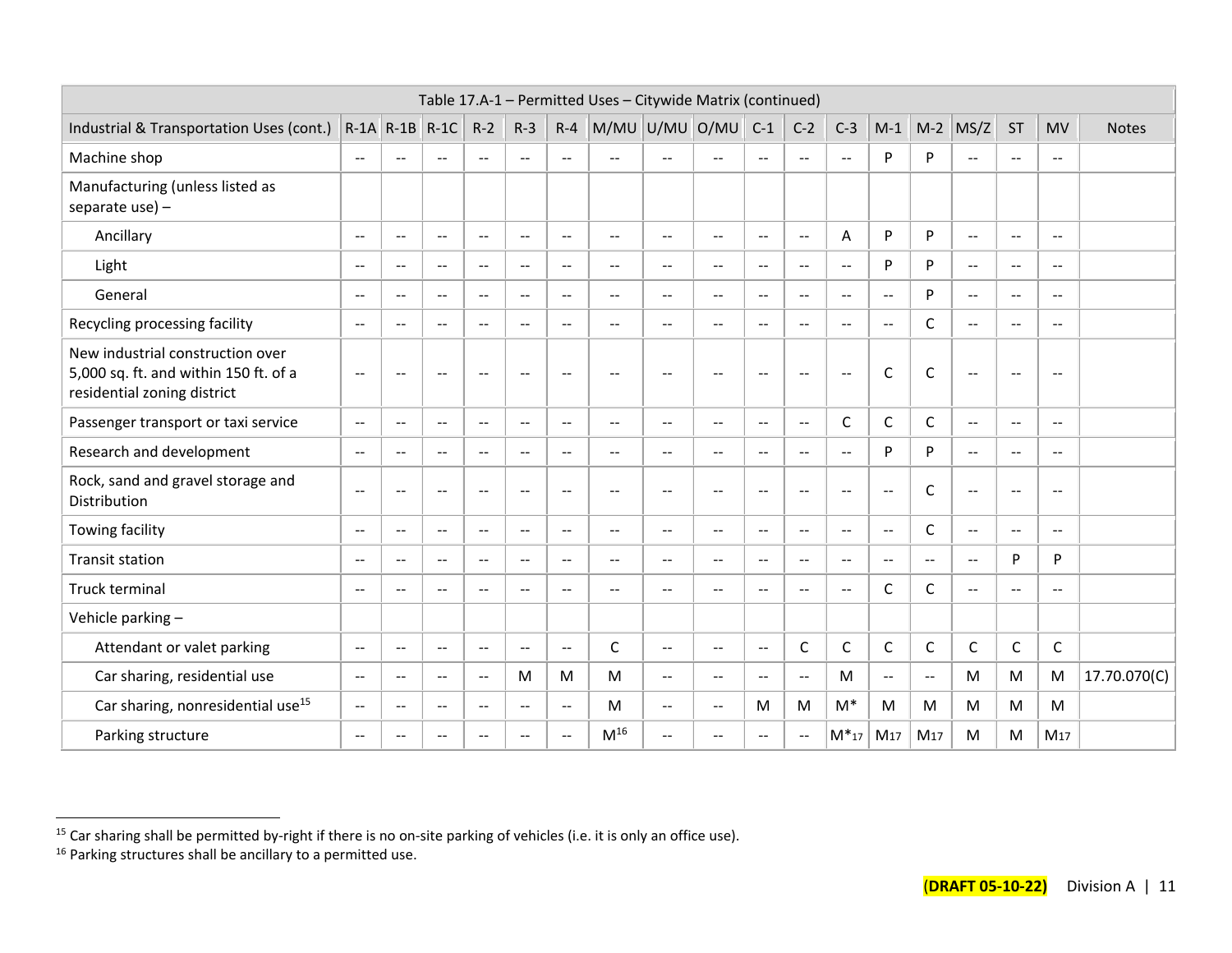|                                                             |       |       |       |       |       |         | Table 17.A-1 – Permitted Uses – Citywide Matrix (continued) |               |       |                          |               |                          |        |                          |                          |                          |           |              |
|-------------------------------------------------------------|-------|-------|-------|-------|-------|---------|-------------------------------------------------------------|---------------|-------|--------------------------|---------------|--------------------------|--------|--------------------------|--------------------------|--------------------------|-----------|--------------|
| Industrial & Transportation Uses (cont.) R-1A R-1B R-1C R-2 |       |       |       |       | $R-3$ | $R - 4$ | $\vert M/MU \vert U/MU \vert O/MU \vert$                    |               |       | $C-1$                    | $C-2$         | $C-3$                    | $M-1$  |                          | $M-2$ $MS/Z$ ST          |                          | <b>MV</b> | <b>Notes</b> |
| Vehicle parking (continued) -                               |       |       |       |       |       |         |                                                             |               |       |                          |               |                          |        |                          |                          |                          |           |              |
| Shared parking                                              | $- -$ | --    | --    | $-$   | --    | $- -$   | м                                                           | $\sim$ $\sim$ | $- -$ | M                        | M             | $M^*$                    | M      | M                        | M                        | M                        | M         | 17.70.070(D) |
| Vehicle parking, limited (short-<br>term)                   | $- -$ | $- -$ | $- -$ | $- -$ | $- -$ | $- -$   | $- -$                                                       | $- -$         | $- -$ | $\overline{\phantom{m}}$ | $\sim$ $\sim$ | A                        | A      | A                        | $- -$                    | $\overline{\phantom{m}}$ | $- -$     |              |
| Vehicle parking, limited (long-term)                        | $- -$ | --    |       | --    | --    | --      |                                                             | $- -$         | $- -$ | $- -$                    | $- -$         | $\overline{\phantom{m}}$ | ∽<br>╰ | $\sqrt{2}$               | $\overline{\phantom{m}}$ | $- -$                    | $- -$     |              |
| Vehicle parking, general                                    | $- -$ |       |       | --    | --    | --      |                                                             |               | $- -$ | $- -$                    | $- -$         | $- -$                    | $- -$  | $\overline{\phantom{0}}$ | --                       | $- -$                    | $- -$     |              |

Key:

- \* C-3: Use permitted on properties developed with a horizontal mixed-use project.
- \* M/MU, MS/Z, ST and MV: Use is pedestrian oriented and may occupy the ground floor of vertical mixed-use buildings. Other uses shall not be permitted on the ground floor.
- ^ MS: Use is pedestrian oriented and may occupy the ground floor of building facing Main Street west of Tyler Avenue. Other uses shall not be permitted on the ground floor.
- -- Use not permitted.
- P Use permitted by-right.
- A Use permitted after review and approval of an Administrative Permit (AP).
- D Use permitted after review and approval of the Community Development Director.
- T Use permitted after review and approval of a Temporary Use Permit (TUP).
- M Use permitted after review and approval of a Minor Use Permit (MUP).
- C Use permitted after review and approval of a Conditional Use Permit (CUP).
- R Use permitted after review and approval of a Planned Residential Development (PRD).

## List of Zoning Districts Acronyms:

- R-1 One-family Dwelling
- R-2 Low-density Multiple-family Dwelling
- R-3 Medium-density Multiple-family Dwelling
- R-4 High-density Multiple-family Dwelling
- M/MU Mixed/Multiuse
- U/MU Reserved for Urban/Multiuse
- O/MU Reserved for Office/Multiuse
- C-1 Office Commercial
- C-2 Retail Commercial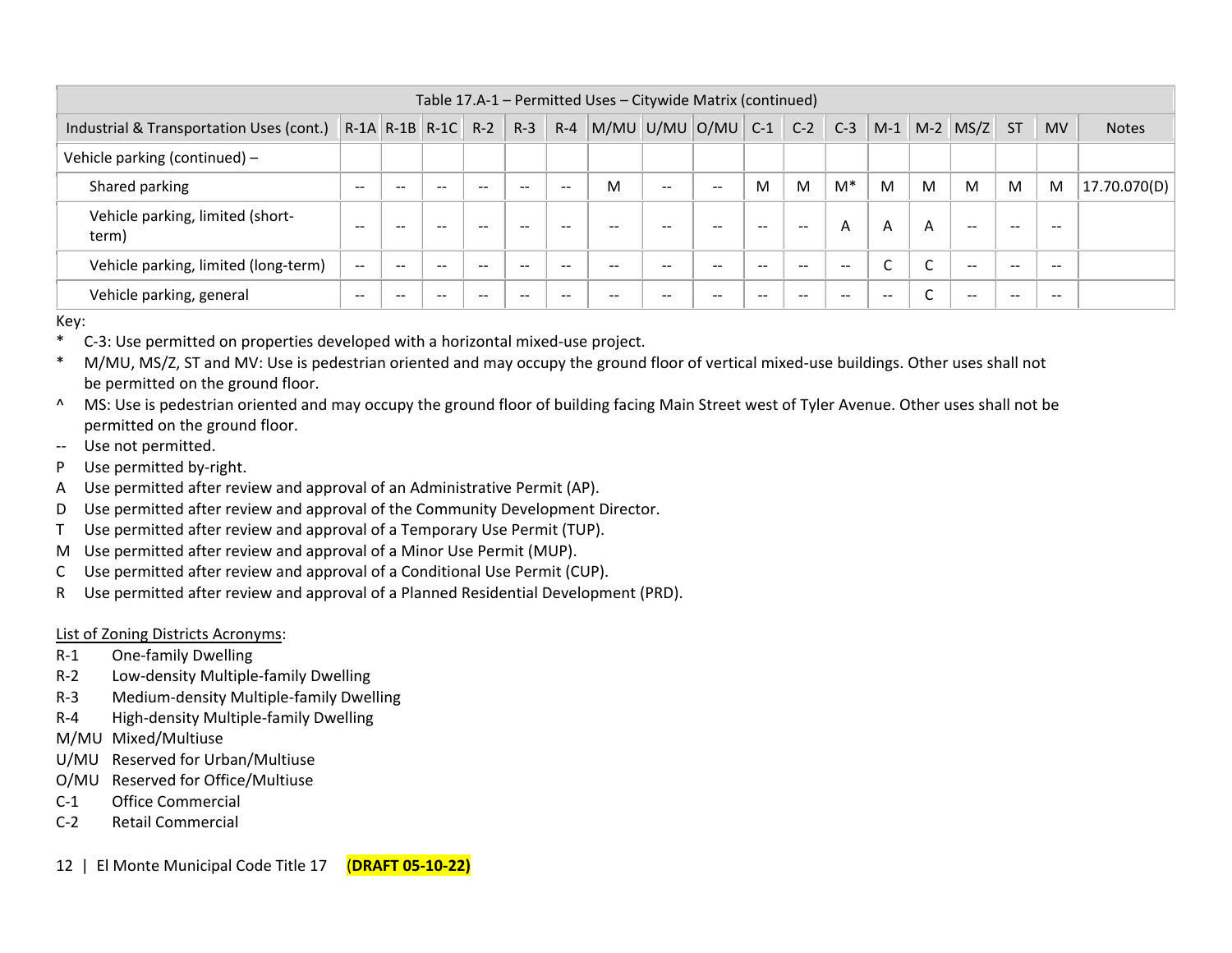List of Zoning Districts Acronyms (continued):

- C-3 General Commercial
- M-1 Light Manufacturing
- M-2 General Manufacturing
- MS Downtown Specific Plan Main Street Sub-Area
- Z Downtown Specific Plan Zocalo Sub-Area
- ST Downtown Specific Plan Station Sub-Area
- MV Downtown Specific Plan Monte Vista Sub-Area

## C. **Other Zoning Districts:**

- 1. For the Office Professional (OP) zoning district, refer to the M-1 zoning district.
- 2. For the Public Facilities (PF), Open Space (OS), Airport (AP), Railroad (RR), Transitway (TW) and Residential Mobilehome Park (RMP) zoning districts, refer to Chapter 17.44 (Public and Quasi-Public Zoning Districts) of this Title.
- 3. For the Gateway Specific Plan, refer to Chapter 17.131 (Gateway Specific Plan) of this Title.
- 4. For the Mountain View Specific Plan, refer to Chapter 17.132 (Mountain View Specific Plan) of this Title.
- 5. For the Flair Spectrum Specific Plan, refer to Chapter 17.133 (Flair Park Specific Plan) of this Title.